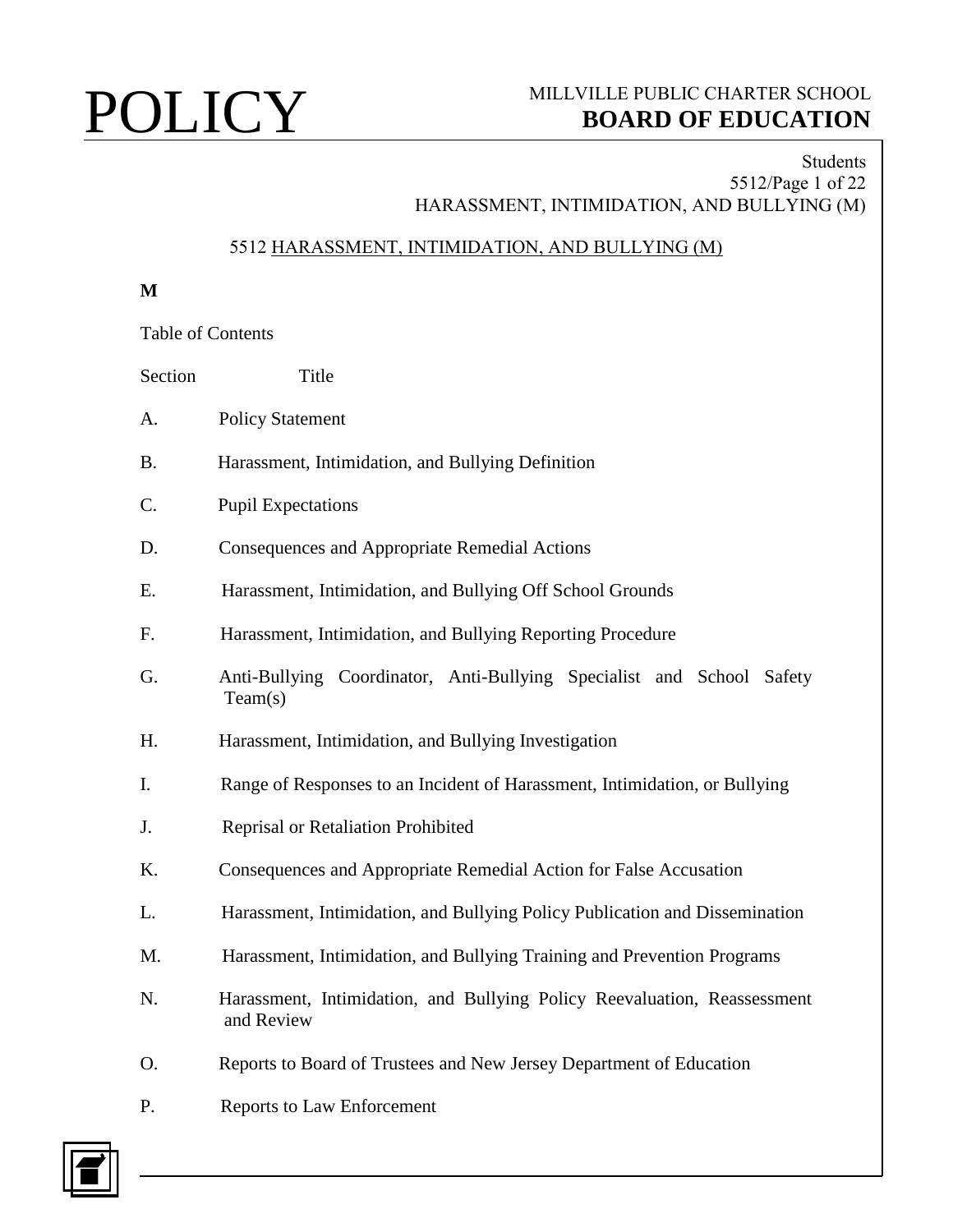## Students 5512/Page 2 of 22 HARASSMENT, INTIMIDATION, AND BULLYING (M)

- Q. Collective Bargaining Agreements and Individual Contracts
- R. Pupils with Disabilities
- A. Policy Statement

The Board of Trustees prohibits acts of harassment, intimidation, or bullying of a pupil. A safe and civil environment in school is necessary for pupils to learn and achieve high academic standards. Harassment, intimidation, or bullying, like other disruptive or violent behaviors, is conduct that disrupts both a pupil's ability to learn and a school's ability to educate its pupils in a safe and disciplined environment. Since pupils learn by example, school administrators, faculty, staff and volunteers should be commended for demonstrating appropriate behavior, treating others with civility and respect, and refusing to tolerate harassment, intimidation, or bullying.

For the purposes of this Policy, the term "parent," pursuant to N.J.A.C. 6A:16-1.3, means the natural parent(s) or adoptive parent(s), legal guardian(s), foster parent(s), or parent surrogate(s) of a pupil. Where parents are separated or divorced, "parent" means the person or agency which has legal custody of the pupil, as well as the natural or adoptive parent(s) of the pupil, provided such parental rights have not been terminated by a court of appropriate jurisdiction.

B. Harassment, Intimidation, and Bullying Definition

"Harassment, intimidation, or bullying" means any gesture, any written, verbal or physical act, or any electronic communication, as defined in N.J.S.A. 18A:37-14, whether it be a single incident or a series of incidents that:

- 1. Is reasonably perceived as being motivated by either any actual or perceived characteristic, such as race, color, religion, ancestry, national origin, gender, sexual orientation, gender identity and expression, or a mental, physical or sensory disability; or
- 2. By any other distinguishing characteristic; and that
- 3. Takes place on school property, at any school-sponsored function, on a school bus, or off school grounds, as provided for in N.J.S.A. 18A:37- 15.3, that substantially disrupts or interferes with the orderly operation of the school or the rights of other pupils; and that

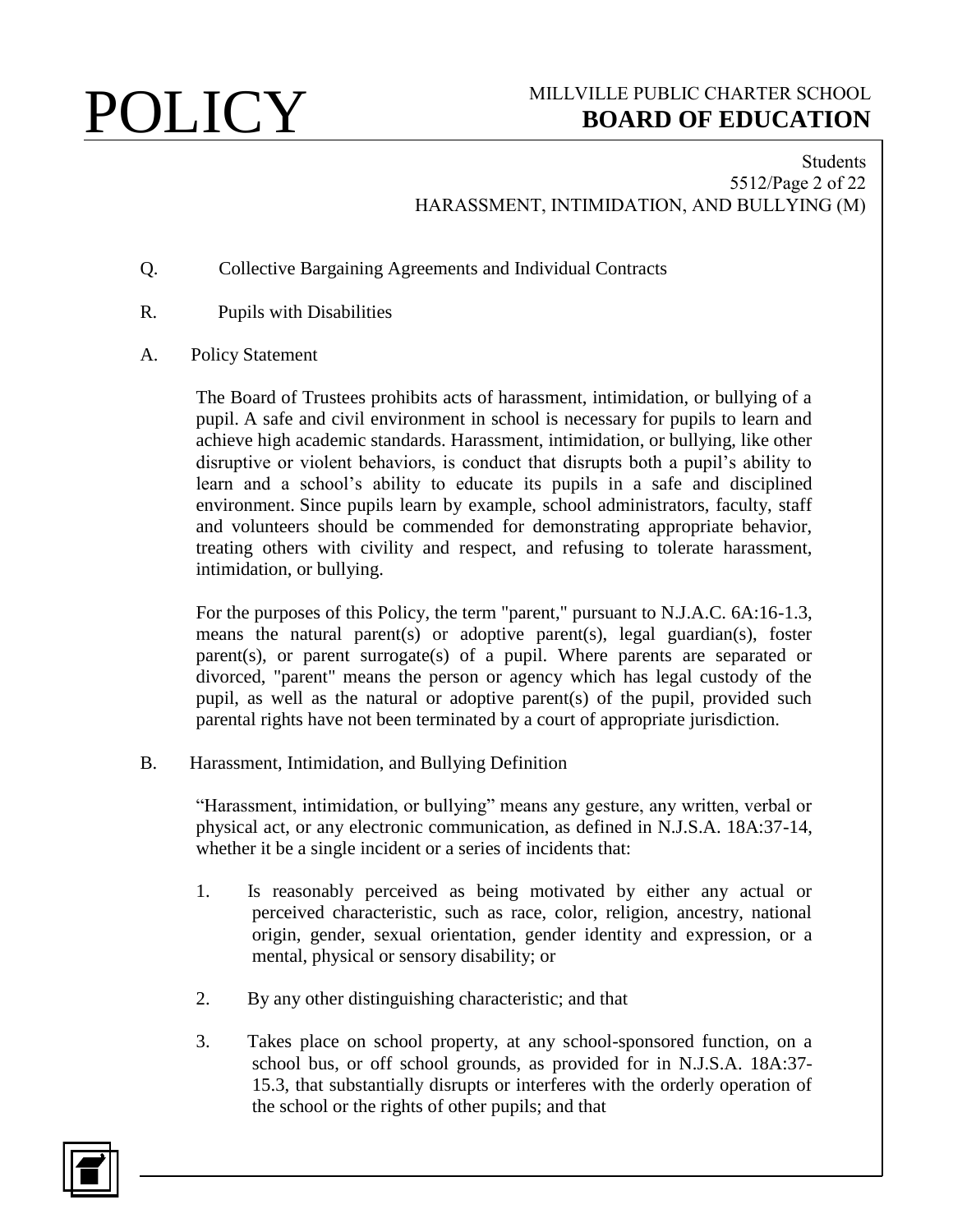### Students 5512/Page 3 of 22 HARASSMENT, INTIMIDATION, AND BULLYING (M)

- 4. A reasonable person should know, under the circumstances, that the act(s) will have the effect of physically or emotionally harming a pupil or damaging the pupil's property, or placing a pupil in reasonable fear of physical or emotional harm to his/her person or damage to his/her property; or
- 5. Has the effect of insulting or demeaning any pupil or group of pupils; or
- 6. Creates a hostile educational environment for the pupil by interfering with a pupil's education or by severely or pervasively causing physical or emotional harm to the pupil.

"Electronic communication" means a communication transmitted by means of an electronic device, including, but not limited to: a telephone, cellular phone, computer, or pager.

C. Pupil Expectations

The Board expects pupils to conduct themselves in keeping with their levels of development, maturity and demonstrated capabilities with proper regard for the rights and welfare of other pupils and school staff, the educational purpose underlying all school activities and the care of school facilities and equipment consistent with the Code of Pupil Conduct.

The Board believes that standards for pupil behavior must be set cooperatively through interaction among the pupils, parents, school employees, school administrators, school volunteers, and community representatives, producing an atmosphere that encourages pupils to grow in self-discipline. The development of this atmosphere requires respect for self and others, as well as for school and community property on the part of pupils, staff, and community members.

Pupils are expected to behave in a way that creates a supportive learning environment. The Board believes the best discipline is self-imposed, and it is the responsibility of staff to use instances of violations of the Code of Pupil Conduct as opportunities to help pupils learn to assume and accept responsibility for their behavior and the consequences of their behavior. Staff members who interact with pupils shall apply best practices designed to prevent pupil conduct problems and foster pupils' abilities to grow in self-discipline.

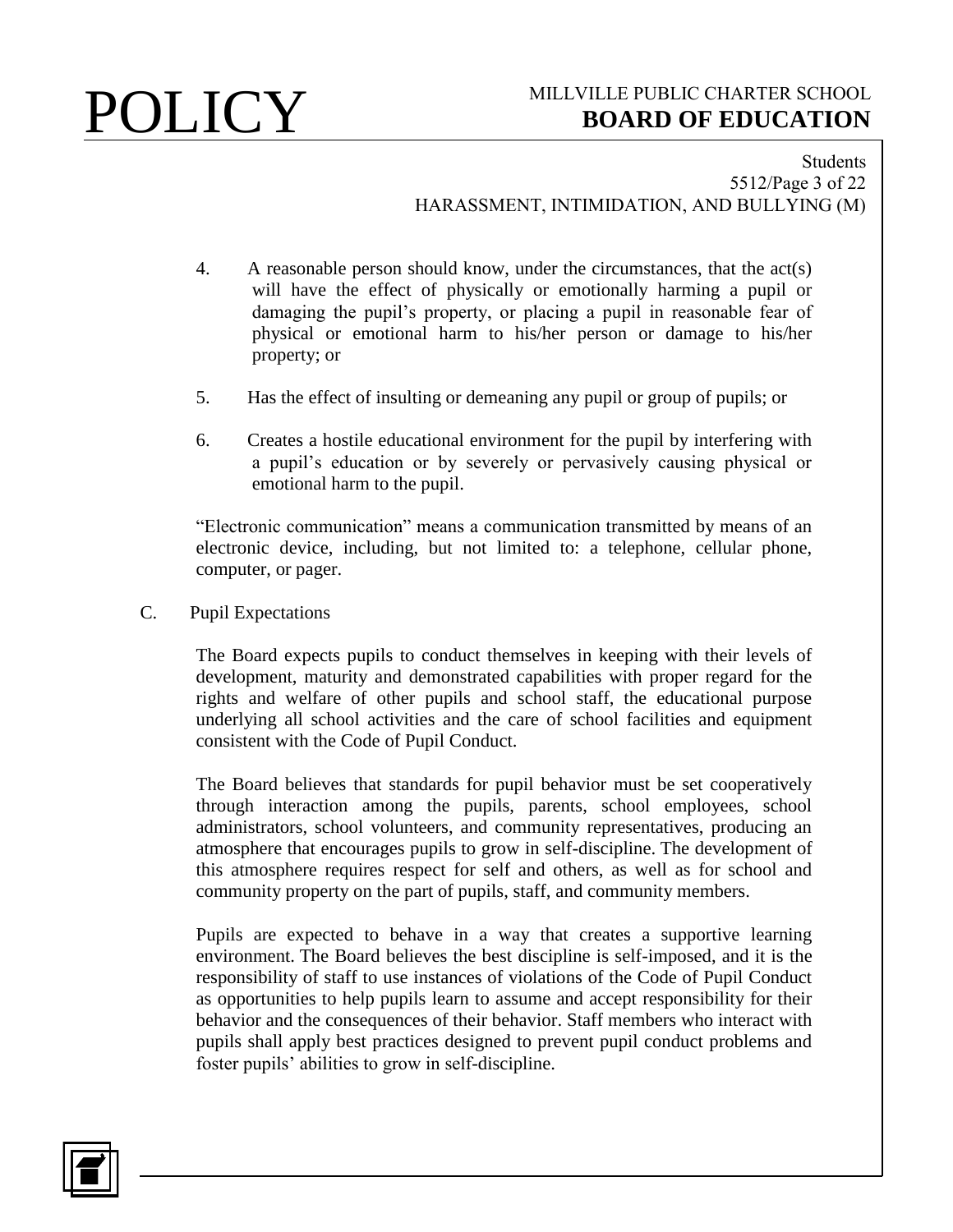### Students 5512/Page 4 of 22 HARASSMENT, INTIMIDATION, AND BULLYING (M)

The Board expects that pupils will act in accordance with the pupil behavioral expectations and standards regarding harassment, intimidation, and bullying, including:

- 1. Pupil responsibilities (e.g., requirements for pupils to conform to reasonable standards of socially accepted behavior; respect the person, property and rights of others; obey constituted authority; and respond to those who hold that authority);
- 2. Appropriate recognition for positive reinforcement for good conduct, selfdiscipline, and good citizenship;
- 3. Pupil rights; and
- 4. Sanctions and due process for violations of the Code of Pupil Conduct.

Pursuant to N.J.S.A.  $18A:37-15(a)$  and N.J.A.C.  $6A:16-7.1(a)1$ , the school has involved a broad-base of school and community members, including parents, pupils, instructional staff, pupil support services staff, school administrators, and school volunteers, as well as community organizations, such as faith-based, health and human service, business and law enforcement, in the development of this Policy. Based on locally determined and accepted core ethical values adopted by the Board, pursuant to N.J.A.C. 6A:16-7.1(a)2, the Board must develop guidelines for pupil conduct pursuant to N.J.A.C. 6A:16-7.1. These guidelines for pupil conduct will take into consideration the developmental ages of pupils, the severity of the offenses and pupils' histories of inappropriate behaviors, and the mission and physical facilities of the individual school. This Policy requires all pupils in the school to adhere to the rules established by the school and to submit to the remedial and consequential measures that are appropriately assigned for infractions of these rules.

Pursuant to N.J.A.C. 6A:16-7.1, the Executive Director must annually provide to pupils and their parents or guardians the rules of the school regarding pupil conduct. Provisions shall be made for informing parents or guardians whose primary language is other than English.

The school prohibits active or passive support for acts of harassment, intimidation, or bullying. Pupils are encouraged to support other pupils who:

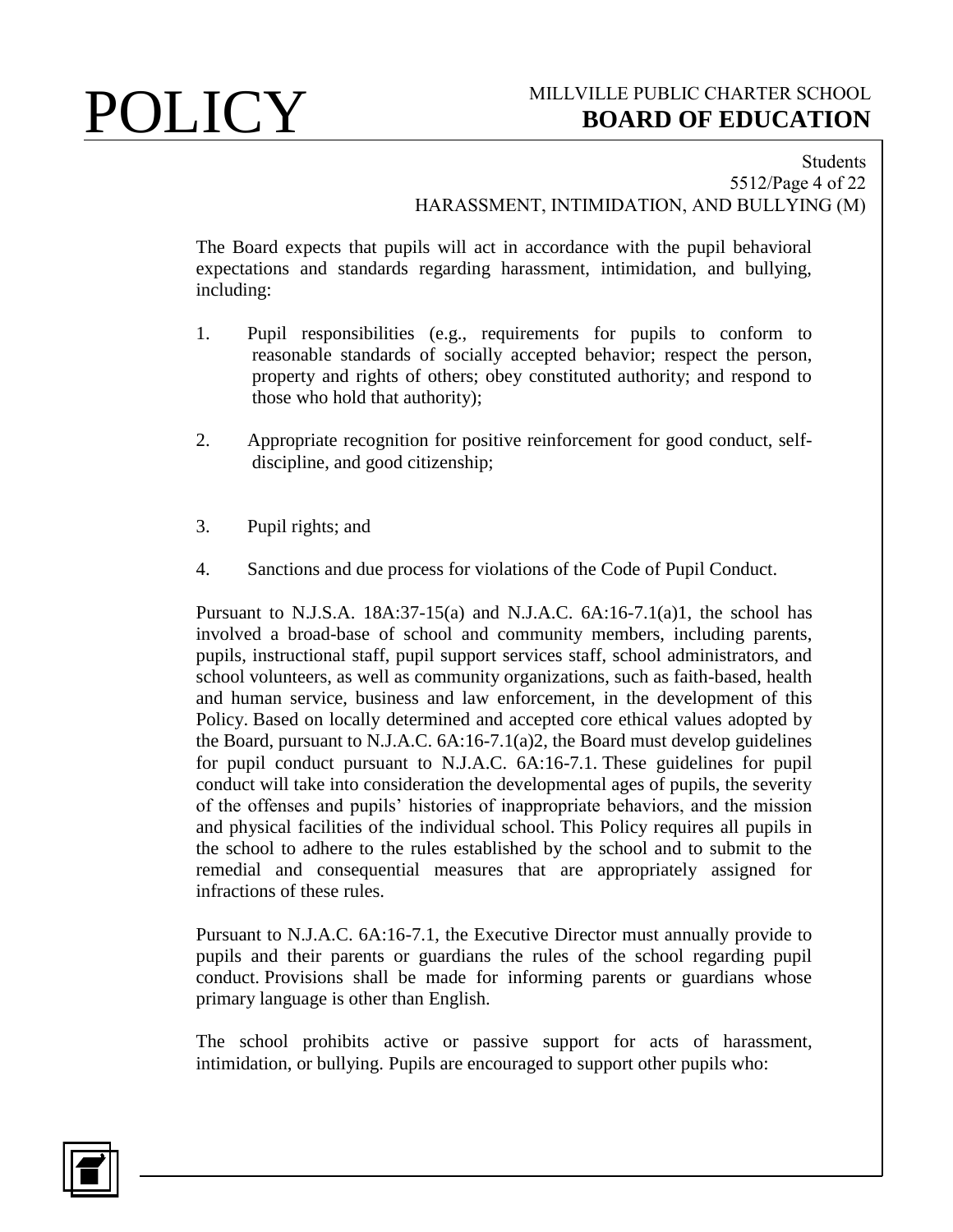## Students 5512/Page 5 of 22 HARASSMENT, INTIMIDATION, AND BULLYING (M)

- 1. Walk away from acts of harassment, intimidation, and bullying when they see them;
- 2. Constructively attempt to stop acts of harassment, intimidation, or bullying;
- 3. Provide support to pupils who have been subjected to harassment, intimidation, or bullying; and
- 4. Report acts of harassment, intimidation, and bullying to the designated school staff member.
- D. Consequences and Appropriate Remedial Actions

The Board of Trustees requires its school administrators to implement procedures that ensure both the appropriate consequences and remedial responses for pupils who commit one or more acts of harassment, intimidation, or bullying, consistent with the Code of Pupil Conduct, and the consequences and remedial responses for staff members who commit one or more acts of harassment, intimidation, or bullying. The following factors, at a minimum, shall be given full consideration by school administrators in the implementation of appropriate consequences and remedial measures for each act of harassment, intimidation, or bullying by pupils. Appropriate consequences and remedial actions are those that are graded according to the severity of the offense(s), consider the developmental ages of the pupil offenders and pupils' histories of inappropriate behaviors, per the Code of Pupil Conduct and N.J.A.C. 6A:16-7.

Factors for Determining Consequences

- 1. Age, developmental and maturity levels of the parties involved and their relationship to the school;
- 2. Degrees of harm;
- 3. Surrounding circumstances;
- 4. Nature and severity of the behavior(s);
- 5. Incidences of past or continuing patterns of behavior;
- 6. Relationships between the parties involved; and
- 7. Context in which the alleged incidents occurred.

Factors for Determining Remedial Measures

Personal

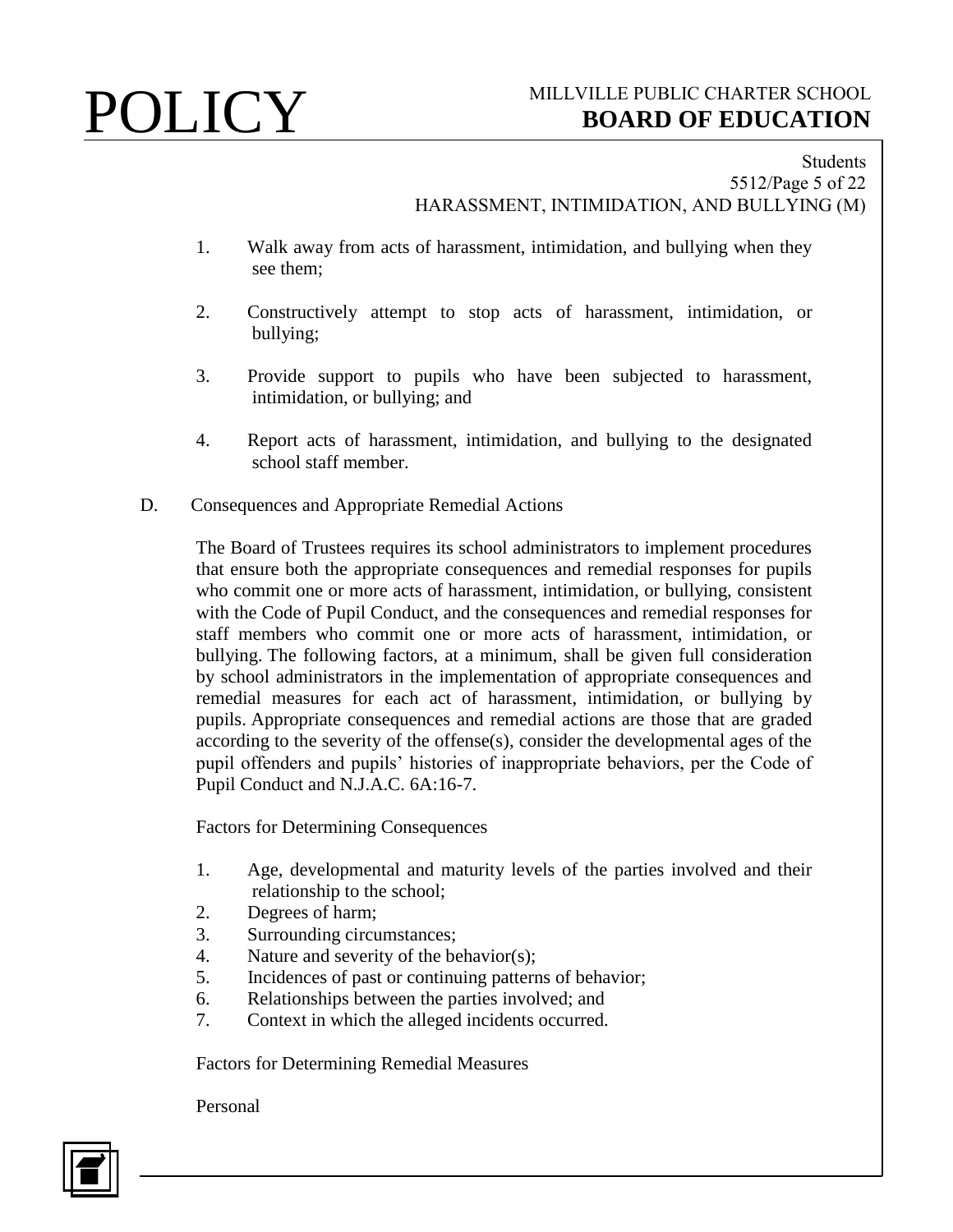## Students 5512/Page 6 of 22 HARASSMENT, INTIMIDATION, AND BULLYING (M)

- 1. Life skill deficiencies;
- 2. Social relationships;
- 3. Strengths;
- 4. Talents;
- 5. Traits;
- 6. Interests;
- 7. Hobbies;
- 8. Extra-curricular activities;
- 9. Classroom participation;
- 10. Academic performance; and
- 11. Relationship to pupils and the school.

Environmental

- 1. School culture;
- 2. School climate;
- 3. Pupil-staff relationships and staff behavior toward the pupil;
- 4. General staff management of classrooms or other educational environments;
- 5. Staff ability to prevent and manage difficult or inflammatory situations;
- 6. Social-emotional and behavioral supports;
- 7. Social relationships;
- 8. Community activities;
- 9. Neighborhood situation; and
- 10. Family situation.

Consequences and appropriate remedial action for a pupil or staff member who commits one or more acts of harassment, intimidation, or bullying may range from positive behavioral interventions up to and including suspension or expulsion of pupils, as set forth in the Board's approved Code of Pupil Conduct pursuant to N.J.A.C. 6A:16-7.1. Consequences for a pupil who commits an act of harassment, intimidation, or bullying shall be varied and graded according to the nature of the behavior, the developmental age of the pupil and the pupil's history of problem behaviors and performance, and must be consistent with the Board's approved Code of Pupil Conduct and N.J.A.C. 6A:16-7, Student Conduct. Remedial measures shall be designed to correct the problem behavior, prevent another occurrence of the problem, protect and provide support for the victim of the act, and take corrective action for documented systemic problems related to harassment, intimidation, or bullying. The consequences and remedial measures may include, but are not limited to, the examples listed below:

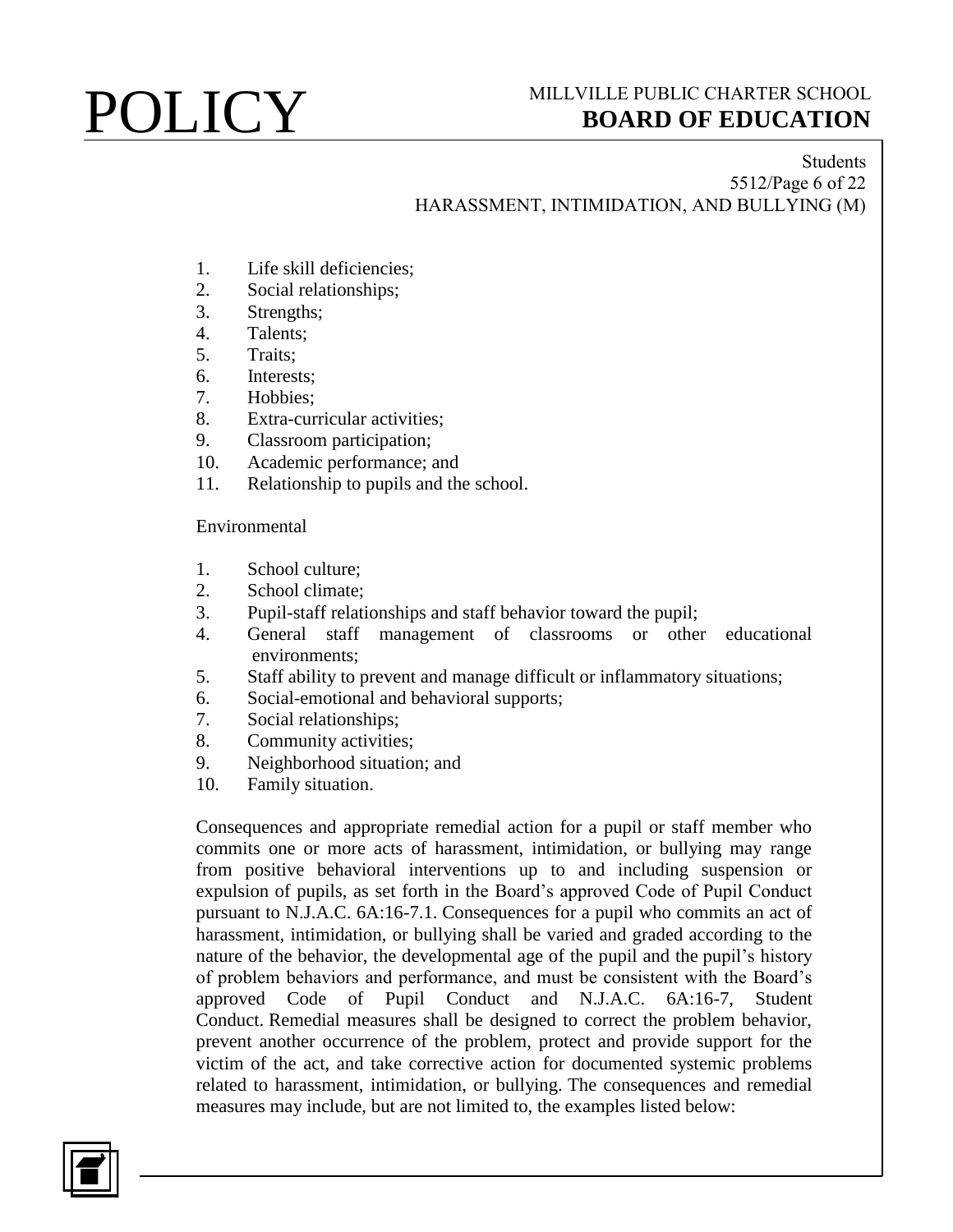## Students 5512/Page 7 of 22 HARASSMENT, INTIMIDATION, AND BULLYING (M)

Examples of Consequences

- 1. Admonishment;
- 2. Temporary removal from the classroom;
- 3. Deprivation of privileges;
- 4. Classroom or administrative detention;
- 5. Referral to disciplinarian;
- 6. In-school suspension during the school week or the weekend;
- 7. After-school programs;
- 8. Out-of-school suspension (short-term or long-term);
- 9. Reports to law enforcement or other legal action;
- 10. Expulsion; and
- 11. Bans from providing services, participating in school-sponsored programs, or being in the school building or on school grounds.

Examples of Remedial Measures - Personal

- 1. Restitution and restoration;
- 2. Peer support group;
- 3. Recommendations of a pupil behavior or ethics council;
- 4. Corrective instruction or other relevant learning or service experience;
- 5. Supportive pupil interventions, including participation of the Intervention and Referral Services Team, pursuant to N.J.A.C. 6A:16-8;
- 6. Behavioral assessment or evaluation, including, but not limited to, a referral to the Child Study Team, as appropriate;
- 7. Behavioral management plan, with benchmarks that are closely monitored;
- 8. Assignment of leadership responsibilities (e.g., hallway or bus monitor);
- 9. Involvement of school disciplinarian;
- 10. Pupil counseling;
- 11. Parent conferences;
- 12. Alternative placements (e.g., alternative education programs);
- 13. Pupil treatment; or
- 14. Pupil therapy.

Examples of Remedial Measures – Environmental (Classroom, SchoolBuilding or School)

- 1. School and community surveys or other strategies for determining the conditions contributing to harassment, intimidation, or bullying;
- 2. School culture change;

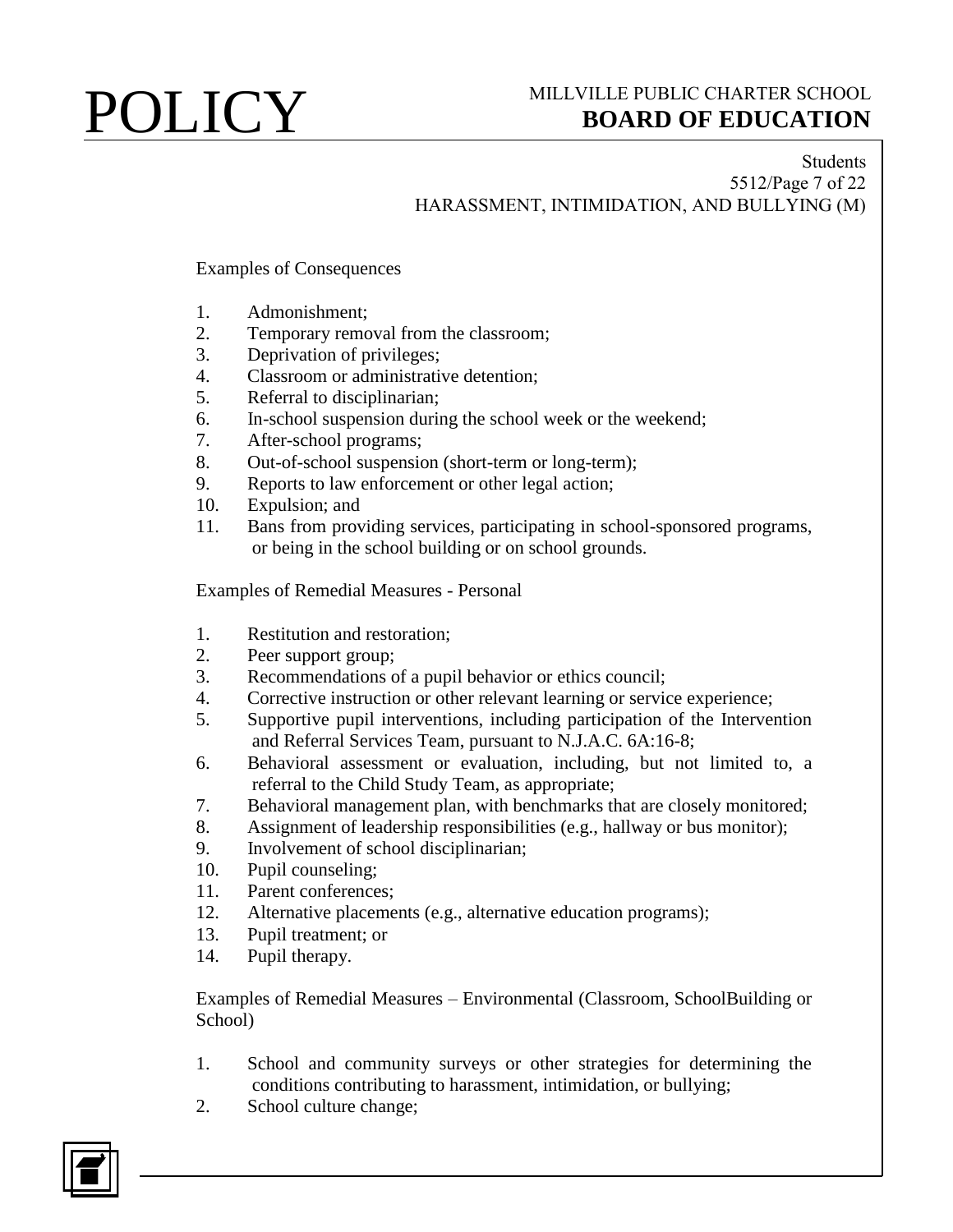## Students 5512/Page 8 of 22 HARASSMENT, INTIMIDATION, AND BULLYING (M)

- 3. School climate improvement;
- 4. Adoption of research-based, systemic bullying prevention programs;
- 5. School policy and procedures revisions;
- 6. Modifications of schedules;
- 7. Adjustments in hallway traffic;
- 8. Modifications in pupil routes or patterns traveling to and from school;
- 9. Supervision of pupil before and after school, including school transportation;
- 10. Targeted use of monitors (e.g., hallway, cafeteria, locker room, playground, school perimeter, bus);
- 11. Teacher aides;
- 12. Small or large group presentations for fully addressing the behaviors and the responses to the behaviors;
- 13. General professional development programs for certificated and noncertificated staff;
- 14. Professional development plans for involved staff;
- 15. Disciplinary action for school staff who contributed to the problem;
- 16. Supportive institutional interventions, including participation of the Intervention and Referral Services Team, pursuant to N.J.A.C. 6A:16-8;
- 17. Parent conferences;
- 18. Family counseling;
- 19. Involvement of parent-teacher organizations;
- 20. Involvement of community-based organizations;
- 21. Development of a general bullying response plan;
- 22. Recommendations of a pupil behavior or ethics council;
- 23. Peer support groups;
- 24. Alternative placements (e.g., alternative education programs);
- 25. School transfers; and
- 26. Law enforcement (e.g., safe school resource officer, juvenile officer) involvement or other legal action.

The school will also impose appropriate consequences and remedial actions to a person who commits an act of harassment, intimidation, or bullying of a pupil. The consequences may include, but not be limited to: verbal or written reprimand, increment withholding, legal action, disciplinary action, termination, and/or bans from providing services, participating in school-sponsored programs, or being in the school building or on school grounds. Remedial measures may include, but not be limited to: in or out-of-school counseling, professional development programs, and work environment modifications.

E. Harassment, Intimidation, and Bullying Off School Grounds

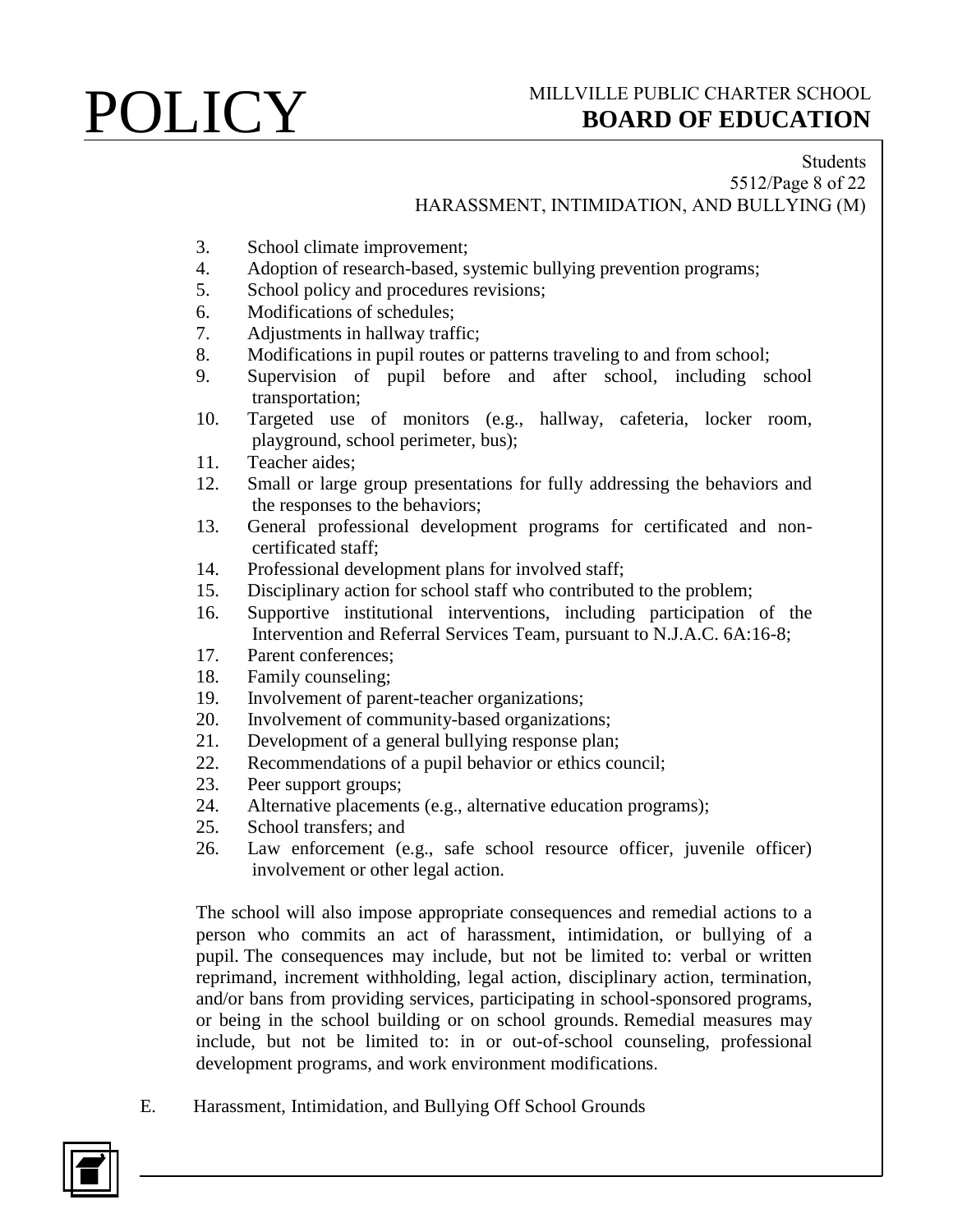### Students 5512/Page 9 of 22 HARASSMENT, INTIMIDATION, AND BULLYING (M)

This Policy and the Code of Pupil Conduct shall apply to instances when a school employee is made aware of alleged harassment, intimidation, or bullying occurring off school grounds when:

- 1. The alleged harassment, intimidation, or bullying has substantially disrupted or interfered with the orderly operation of the school or the rights of other pupils; and either
- 2. A reasonable person should know, under the circumstances, that the alleged behavior will have the effect of physically or emotionally harming a pupil or damaging the pupil's property, or placing a pupil in reasonable fear of physical or emotional harm to his/her person or damage to his/her property; or
- 3. The alleged behavior has the effect of insulting or demeaning any pupil or group of pupils; or
- 4. The alleged behavior creates a hostile educational environment for the pupil by interfering with a pupil's education or by severely or pervasively causing physical or emotional harm to the pupil.
- F. Harassment, Intimidation, and Bullying Reporting Procedure

The Board of Trustees requires the Principal at the school to be responsible for receiving complaints alleging violations of this Policy. All Board members, school employees, and volunteers and contracted service providers who have contact with pupils are required to verbally report alleged violations of this Policy to the Principal or the Principal's designee on the same day when the individual witnessed or received reliable information regarding any such incident. All Board members, school employees, and volunteers and contracted service providers who have contact with pupils, also shall submit a report in writing to the Principal within two school days of the verbal report. The Principal will inform the parents of all pupils involved in alleged incidents, and, as appropriate, may discuss the availability of counseling and other intervention services. The Principal, upon receiving a verbal or written report, may take interim measures to ensure the safety, health, and welfare of all parties pending the findings of the investigation.

Pupils, parents, and visitors are encouraged to report alleged violations of this Policy to the Principal on the same day when the individual witnessed or received reliable information regarding any such incident. Pupils, parents, and visitors may

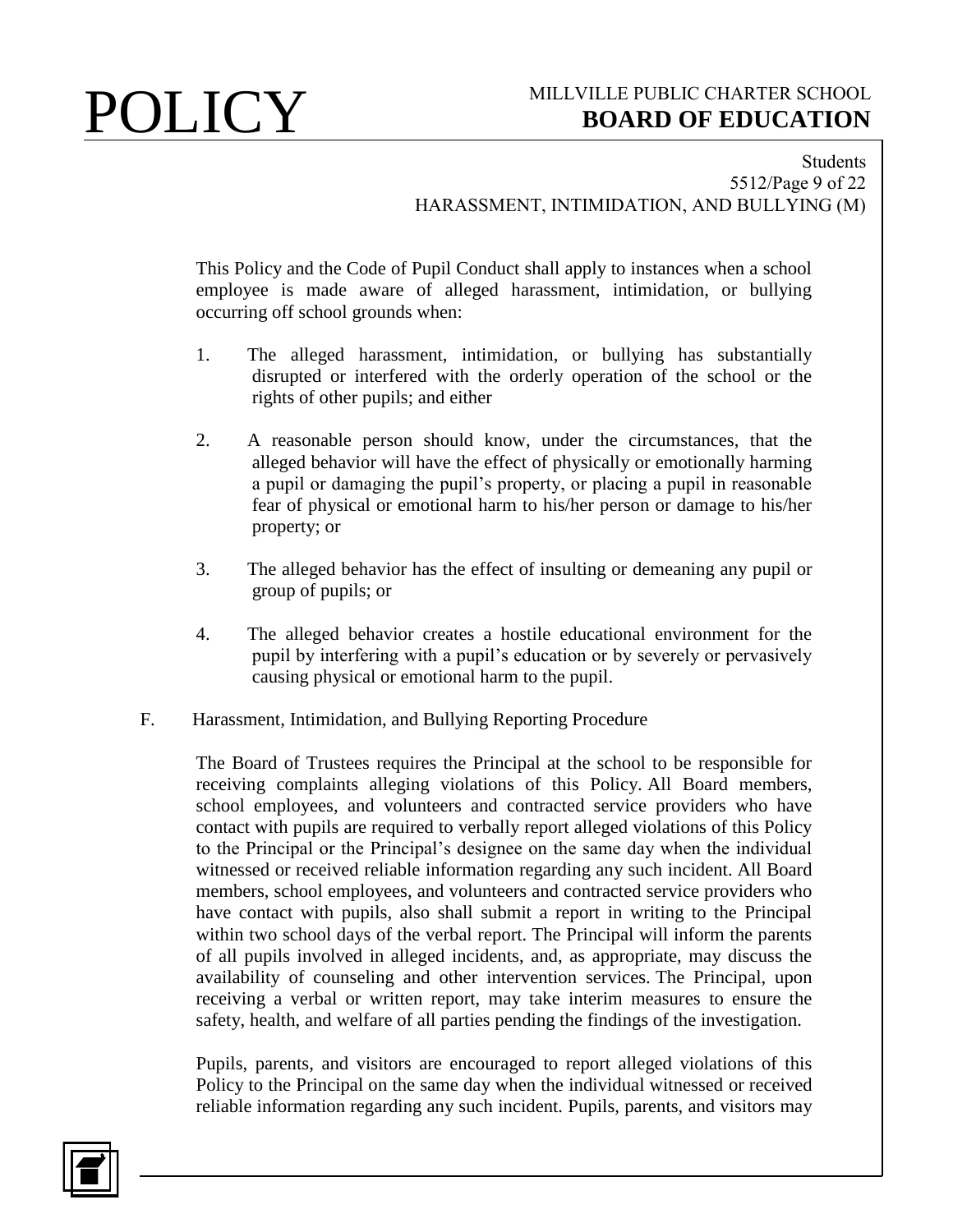### Students 5512/Page 10 of 22 HARASSMENT, INTIMIDATION, AND BULLYING (M)

report an act of harassment, intimidation, or bullying anonymously. Formal action for violations of the Code of Pupil Conduct may not be taken solely on the basis of an anonymous report.

A Board member or school employee who promptly reports an incident of harassment, intimidation, or bullying and who makes this report in compliance with the procedures set forth in this Policy, is immune from a cause of action for damages arising from any failure to remedy the reported incident.

In accordance with the provisions of N.J.S.A. 18A:37-18, the harassment, intimidation, and bullying law does not prevent a victim from seeking redress under any other available law, either civil or criminal, nor does it create or alter any tort liability.

The school may consider every mechanism available to simplify reporting, including standard reporting forms and/or web-based reporting mechanisms. For anonymous reporting, the school may consider locked boxes located in areas of a school where reports can be submitted without fear of being observed.

A school administrator who receives a report of harassment, intimidation, and bullying from a school employee, and fails to initiate or conduct an investigation, or who should have known of an incident of harassment, intimidation, or bullying and fails to take sufficient action to minimize or eliminate the harassment, intimidation, or bullying, may be subject to disciplinary action.

- G. Anti-Bullying Coordinator, Anti-Bullying Specialist and School Safety Team(s)
	- 1. The Executive Director shall appoint a school Anti-Bullying Coordinator. The Executive Director shall make every effort to appoint an employee of the school to this position.

The school Anti-Bullying Coordinator shall:

- a. Be responsible for coordinating and strengthening the school's policies to prevent, identify, and address harassment, intimidation, or bullying of pupils;
- b. Collaborate with school Anti-Bullying Specialists in the school, the Board of Trustees, and the Executive Director to prevent, identify, and respond to harassment, intimidation, or bullying of pupils in the school;

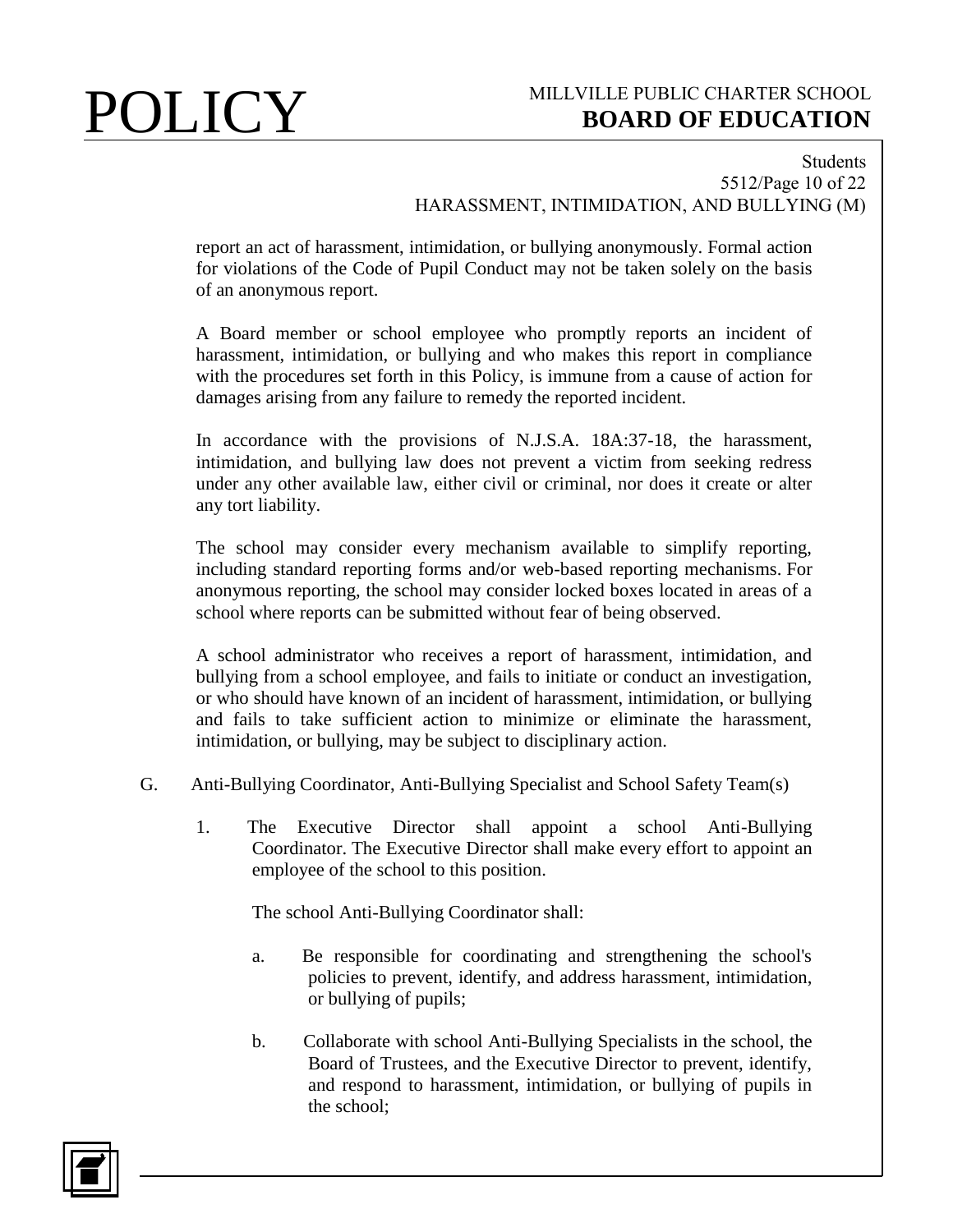Students 5512/Page 11 of 22 HARASSMENT, INTIMIDATION, AND BULLYING (M)

- c. Provide data, in collaboration with the Executive Director, to the Department of Education regarding harassment, intimidation, or bullying of pupils;
- d. Execute such other duties related to school harassment, intimidation, or bullying as requested by the Executive Director; and
- e. Meet at least twice a school year with the school Anti-Bullying Specialist(s) to discuss and strengthen procedures and policies to prevent, identify, and address harassment, intimidation, and bullying in the school.
- 2. The Principal shall appoint a school Anti-Bullying Specialist. When a school guidance counselor, school psychologist, or another individual similarly trained is currently employed in the school, the Principal shall appoint that individual to be the school Anti-Bullying Specialist. If no individual meeting this criteria is currently employed in the school, the Principal shall appoint a school Anti-Bullying Specialist from currently employed school personnel.

The school Anti-Bullying Specialist shall:

- a. Chair the School Safety Team as provided in N.J.S.A. 18A:37-21;
	- b. Lead the investigation of incidents of harassment, intimidation, or bullying in the school; and
	- c. Act as the primary school official responsible for preventing, identifying, and addressing incidents of harassment, intimidation, or bullying in the school.
- 3. A School Safety Team shall be formed in the school to develop, foster, and maintain a positive school climate by focusing on the on-going, systemic process and practices in the school, and to address school climate issues such as harassment, intimidation, or bullying. Each School Safety Team shall meet at least two times per school year. The School Safety Team shall consist of the Principal or the Principal's designee who, if possible, shall be a senior administrator in the school and the following appointees of the Principal: a teacher in the school; a school Anti-Bullying Specialist;

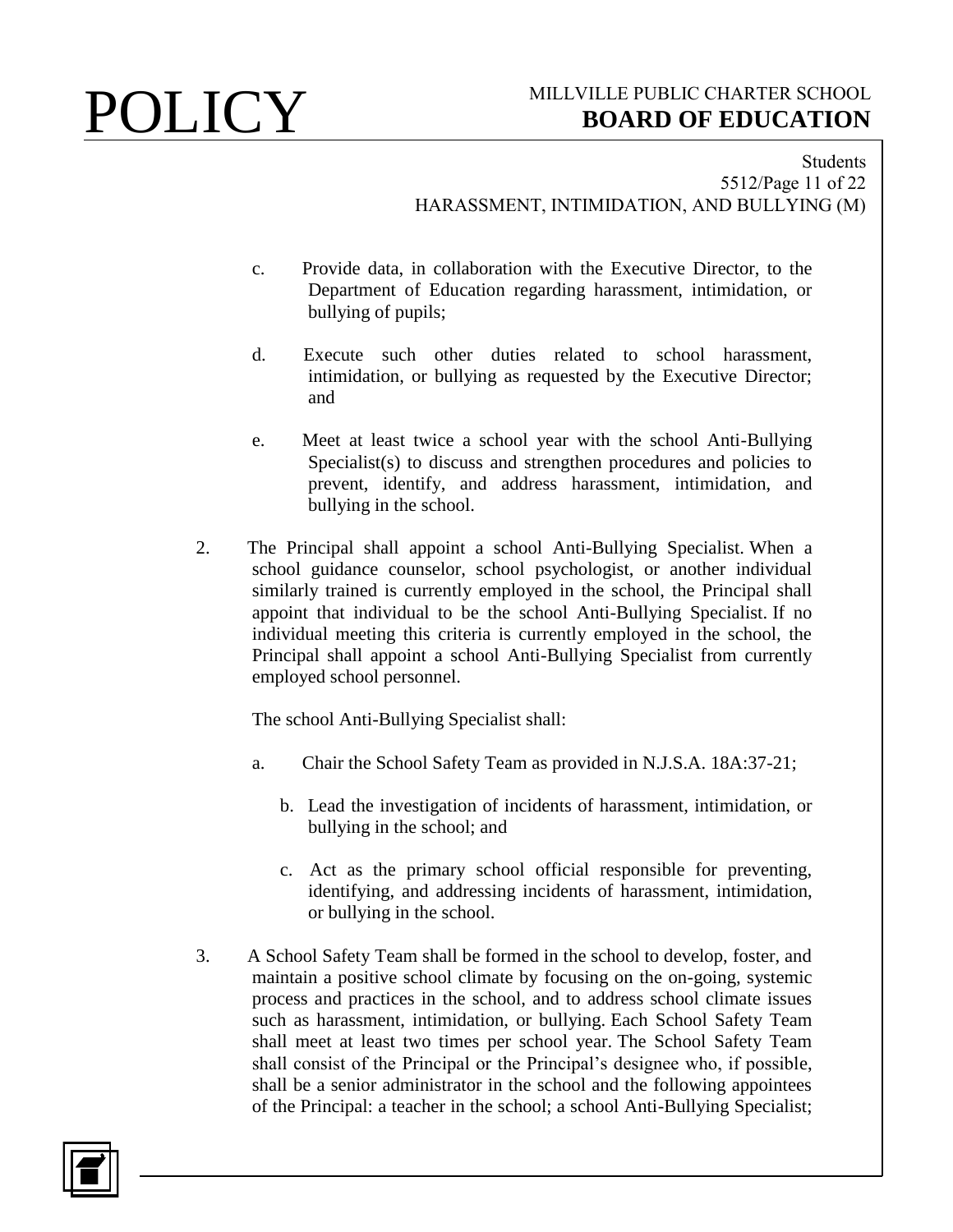### Students 5512/Page 12 of 22 HARASSMENT, INTIMIDATION, AND BULLYING (M)

a parent of a pupil in the school; and other members to be determined by the Principal. The school Anti-Bullying Specialist shall serve as the chair of the School Safety Team.

The School Safety Team shall:

- a. Receive any complaints of harassment, intimidation, or bullying of pupils that have been reported to the Principal;
- b. Receive copies of any report prepared after an investigation of an incident of harassment, intimidation, or bullying;
- c. Identify and address patterns of harassment, intimidation, or bullying of pupils in the school;
- d. Review and strengthen school climate and the policies of the school in order to prevent and address harassment, intimidation, or bullying of pupils;
- e. Educate the community, including pupils, teachers, administrative staff, and parents, to prevent and address harassment, intimidation, or bullying of pupils;
- f. Participate in the training required pursuant to the provisions of N.J.S.A. 18A:37-13 et seq. and other training which the Principal or the school Anti-Bullying Coordinator may request;
- g. Collaborate with the school Anti-Bullying Coordinator in the collection of school-wide data and in the development of school policies to prevent and address harassment, intimidation, or bullying of pupils; and
- h. Execute such other duties related to harassment, intimidation, or bullying as requested by the Principal or school Anti-Bullying Coordinator.

The members of a School Safety Team shall be provided professional development opportunities that address effective practices of successful school climate programs or approaches. Notwithstanding any provision of N.J.S.A. 18A:37-21 to the contrary, a parent who is a member of the School Safety Team shall not participate in the activities of the team set forth in 3. a., b., or c. above or

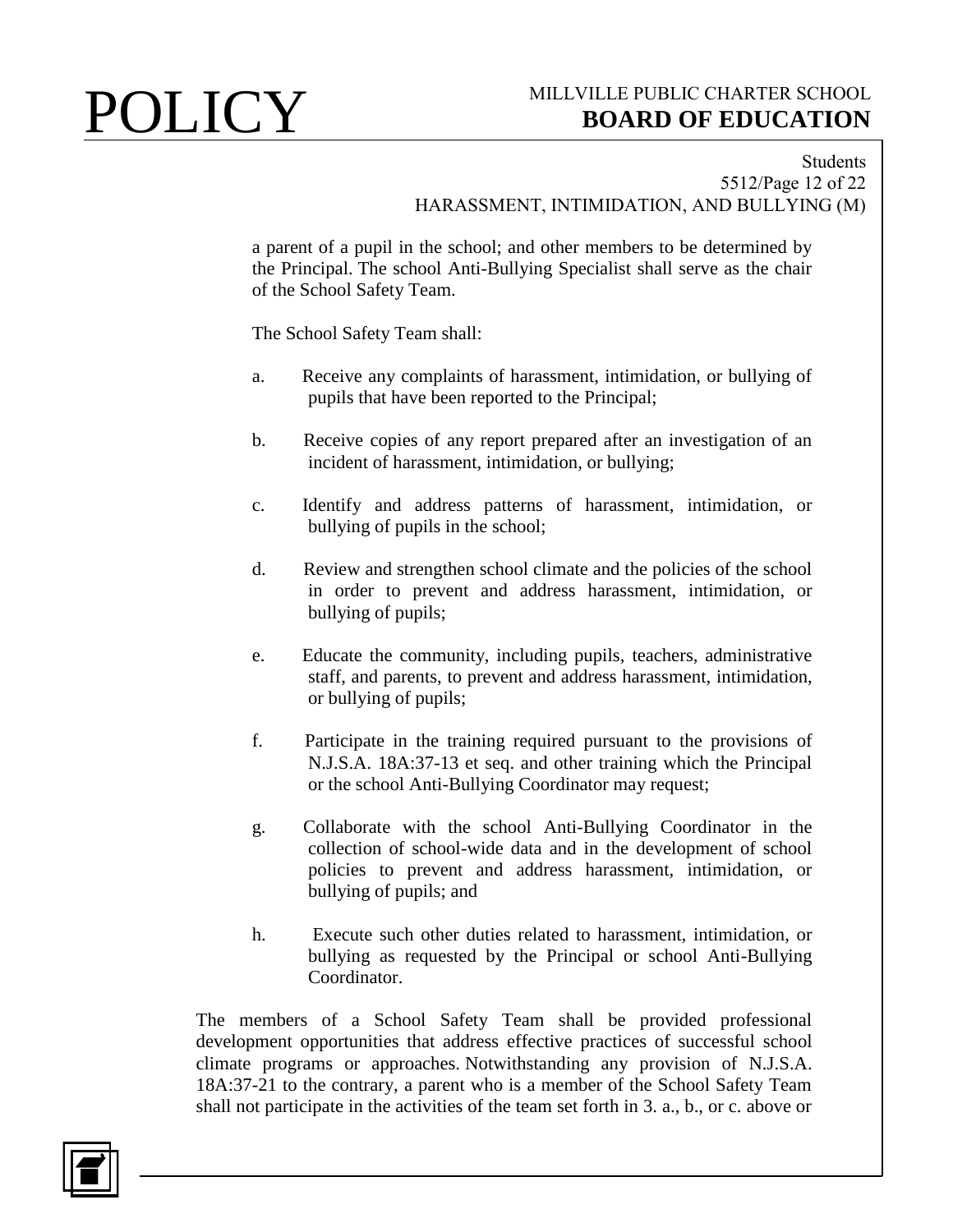## Students 5512/Page 13 of 22 HARASSMENT, INTIMIDATION, AND BULLYING (M)

any other activities of the team which may compromise the confidentiality of a pupil.

## H. Harassment, Intimidation, and Bullying Investigation

The Board requires a thorough and complete investigation to be conducted for each report of an alleged incident of harassment, intimidation, or bullying. The investigation shall be initiated by the Principal or the Principal's designee within one school day of the verbal report of the incident. The investigation shall be conducted by the school Anti-Bullying Specialist. The Principal may appoint additional personnel who are not school Anti-Bullying Specialists to assist the school Anti-Bullying Specialist in the investigation.

The investigation shall be completed and the written findings submitted to the Principal as soon as possible, but not later than ten school days from the date of the written report of the alleged incident of harassment, intimidation, or bullying. Should information regarding the reported incident and the investigation be received after the end of the ten-day period, the school Anti-Bullying Specialist or the Principal shall amend the original report of the results of the investigation to ensure there is an accurate and current record of the facts and activities concerning the reported incident.

The Principal shall proceed in accordance with the Code of Pupil Conduct, as appropriate, based on the investigation findings. The Principal shall submit the report to the Executive Director within two school days of the completion of the investigation and in accordance with the Administrative Procedures Act (N.J.S.A. 52:14B-1 et seq.). As appropriate to the findings from the investigation, the Executive Director shall ensure the Code of Pupil Conduct has been implemented and provide intervention services, order counseling, establish training programs to reduce harassment, intimidation, or bullying and enhance school climate, or take or recommend other appropriate action, as necessary.

The Executive Director shall report the results of each investigation to the Board of Trustees no later than the date of the regularly scheduled Board of Trustees meeting following the completion of the investigation. The Executive Director's report also shall include information on any consequences imposed under the Code of Pupil Conduct, intervention services provided, counseling ordered, training established or other action taken or recommended by the Executive Director.

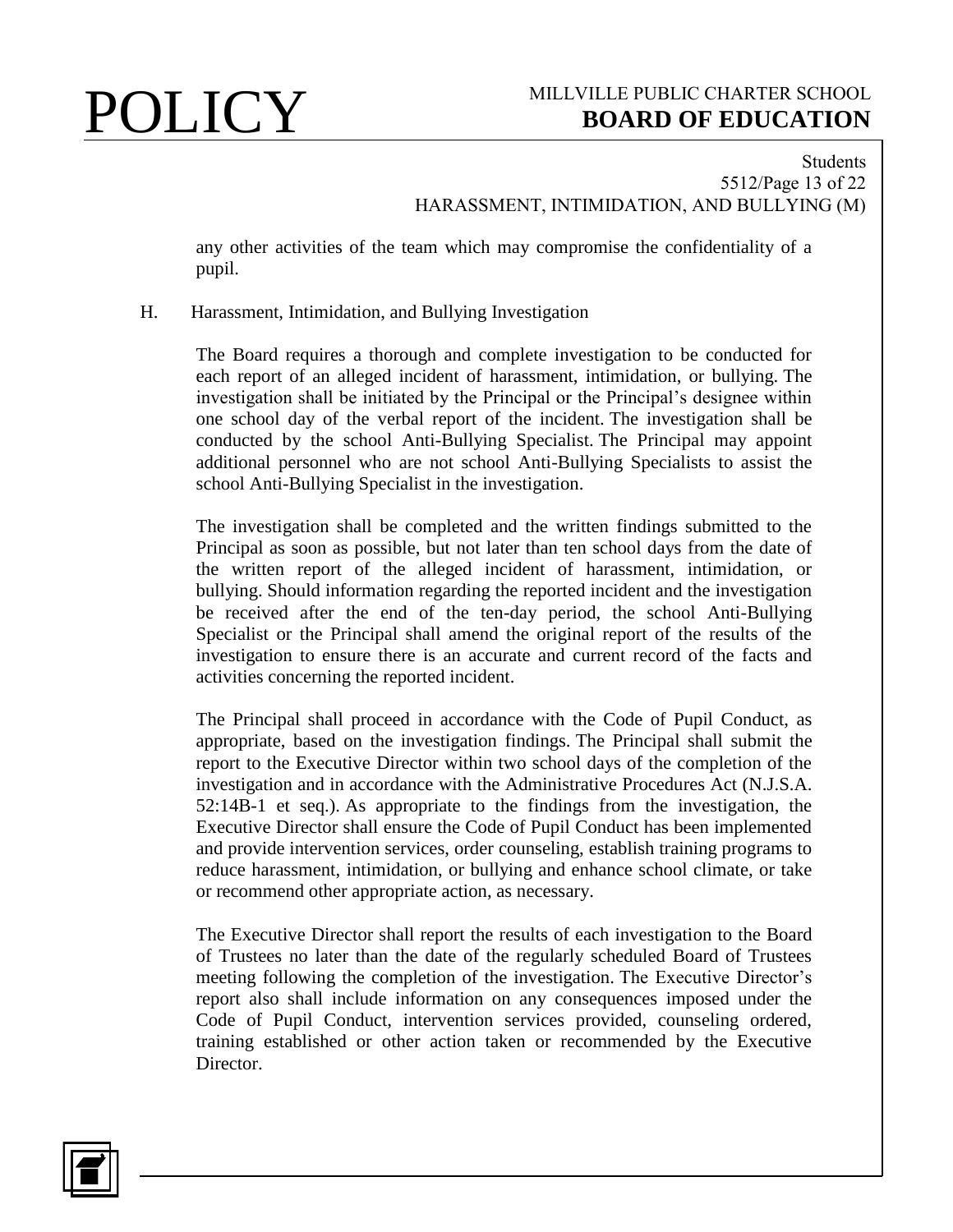## Students 5512/Page 14 of 22 HARASSMENT, INTIMIDATION, AND BULLYING (M)

Parents of the pupils who are parties to the investigation shall be provided with information about the investigation, in accordance with Federal and State law and regulation. The information to be provided to parents or guardians shall include the nature of the investigation, whether the school found evidence of harassment, intimidation, or bullying, or whether consequences were imposed or services provided to address the incident of harassment, intimidation, or bullying. This information shall be provided in writing within five school days after the results of the investigation are reported to the Board of Trustees.

A parent or guardian may request a hearing before the Board of Trustees after receiving the information. When a request for a hearing is granted, the hearing shall be held within ten school days of the request. The Board of Trustees shall conduct the hearing in executive session, pursuant to the Open Public Meetings Act (N.J.S.A. 10:4-1 et seq.), to protect the confidentiality of the pupils. At the hearing, the Board may hear testimony from and consider information provided by the school Anti-Bullying Specialist and others, as appropriate, regarding the alleged incident, the findings from the investigation of the alleged incident, recommendations for consequences or services, and any programs instituted to reduce such incidents, prior to rendering a determination.

At the regularly scheduled Board of Trustees meeting following its receipt of the report or following a hearing in executive session, the Board shall issue a decision, in writing, to affirm, reject, or modify the Executive Director's decision. The Board's decision may be appealed to the Commissioner of Education, in accordance with N.J.A.C. 6A:3, Controversies and Disputes, no later than ninety days after issuance of the Board of Trustees' decision.

A parent, pupil, legal guardian, or organization may file a complaint with the Division on Civil Rights within one hundred eighty days of the occurrence of any incident of harassment, intimidation, or bullying based on membership in a protected group as enumerated in the "Law Against Discrimination," P.L.1945, c.169 (C.10:5-1 et seq.).

## I. Range of Responses to an Incident of Harassment, Intimidation, or Bullying

The Board authorizes the Principal of the school, in conjunction with the Anti-Bullying Specialist, to define the range of ways in which school staff will respond once an incident of harassment, intimidation, or bullying is confirmed, and the Executive Director shall respond to confirmed harassment, intimidation, and bullying, according to the parameters described in this Policy. The range of ways in which school staff will respond shall include an appropriate combination of

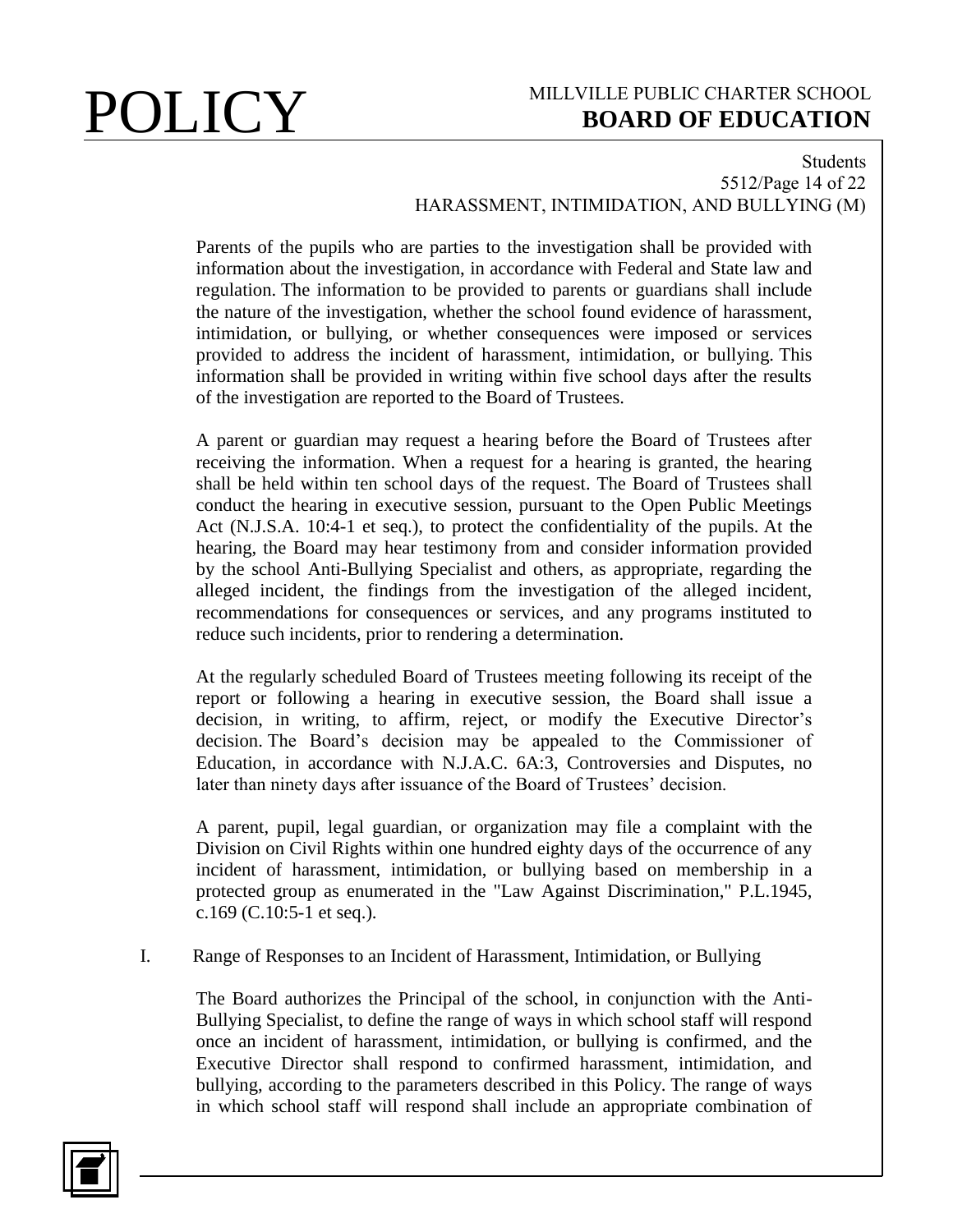### Students 5512/Page 15 of 22 HARASSMENT, INTIMIDATION, AND BULLYING (M)

counseling, support services, intervention services, and other programs. The Board recognizes that some acts of harassment, intimidation, or bullying may be isolated incidents requiring the school officials respond appropriately to the individual(s) committing the acts. Other acts may be so serious or parts of a larger pattern of harassment, intimidation, or bullying that they require a response either at the classroom or school level or by law enforcement officials.

Consequences and appropriate remedial actions for a pupil who commits an act of harassment, intimidation, or bullying may range from positive behavioral interventions up to and including suspension or expulsion, as permitted under N.J.S.A. 18A:37-1, Discipline of Pupils and as set forth in N.J.A.C. 6A:16-7.2, Short-term Suspensions, N.J.A.C. 6A:16-7.3, Long-term Suspensions and N.J.A.C. 6A:16-7.5, Expulsions.

In considering whether a response beyond the individual level is appropriate, school officials shall consider the nature and circumstances of the act, the degree of harm, the nature and severity of the behavior, past incidences or past or continuing patterns of behavior, and the context in which the alleged incident(s) occurred. Institutional (i.e., classroom, school building) responses can range from school and community surveys, to mailings, to focus groups, to adoption of research-based harassment, intimidation, or bullying prevention program models, to training for certificated and non-certificated staff, to participation of parents and other community members and organizations, to small or large group presentations for fully addressing the actions and the school's response to the actions, in the context of the acceptable pupil and staff member behavior and the consequences of such actions, and to the involvement of law enforcement officers, including safe school resource officers.

For everyincident of harassment, intimidation, or bullying, the school officials mustrespond appropriately to the individual who committed the act. The Board is encouraged to set the parameters for the range of responses to be established by the Principal, in conjunction with the Anti-Bullying Specialist, and for the Executive Director to follow. The range of responses to confirmed harassment, intimidation, or bullying acts should include individual, classroom, or school responses, as appropriate to the findings from each incident. Examples of responses that apply to each of these categories are provided below:

1. Individual responsescan include positive behavioral interventions (e.g., peer mentoring, short-term counseling, life skills groups) and punitive actions (e.g., detention, in-school or out-of-school suspension, expulsion, law enforcement report, or other legal action).

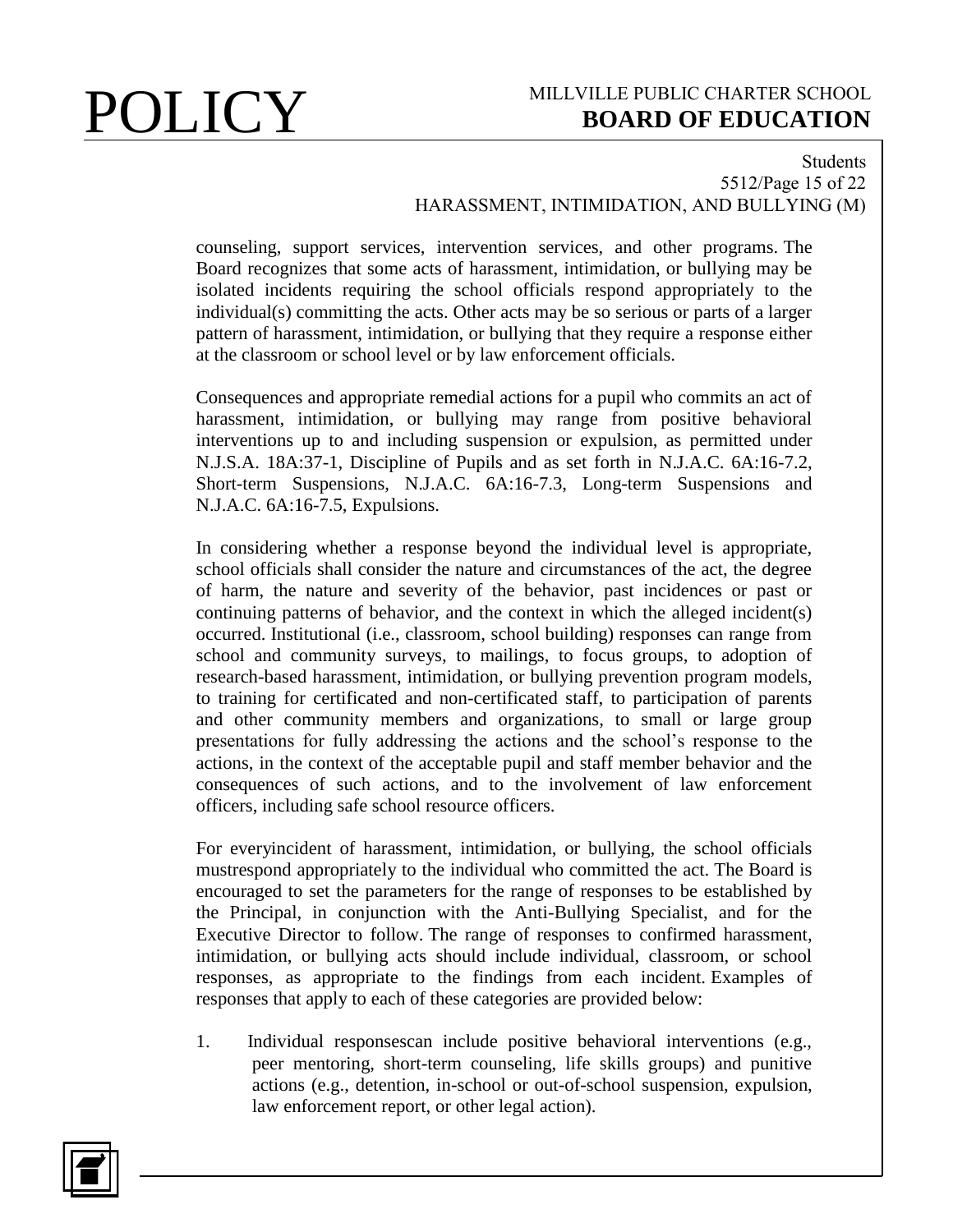### Students 5512/Page 16 of 22 HARASSMENT, INTIMIDATION, AND BULLYING (M)

- 2. Classroom responses can include class discussions about an incident of harassment, intimidation or bullying, role plays, research projects, observing and discussing audio-visual materials on these subjects, and skill-building lessons in courtesy, tolerance, assertiveness, and conflict management.
- 3. School responses can include theme days, learning station programs, parent programs, and information disseminated to pupils and parents or guardians, such as fact sheets or newsletters explaining acceptable uses of electronic and wireless communication devices or strategies for fostering expected pupil behavior.
- 4. School-wide responses can include community involvement in policy review and development, professional development programs, adoption of curricula and school-wide programs, coordination with community-based organizations (e.g., mental health, health services, health facilities, law enforcement officials, faith-based organizations), and disseminating information on the core ethical values adopted by the school Board of Trustees' Code of Pupil Conduct, per N.J.A.C. 6A:16-7.1(a)2.

The school will identify a range of strategies and resources, which could include, but not be limited to, the following actions for individual victims: counseling; teacher aides; hallway and playground monitors; schedule changes; before and after school supervision; school transportation supervision; school transfers; and therapy.

J. Reprisal or Retaliation Prohibited

The Board prohibits a Board member, school employee, contracted service provider who has contact with pupils, school volunteer, or pupil from engaging in reprisal, retaliation, or false accusation against a victim, witness, one with reliable information, or any other person who has reliable information about an act of harassment, intimidation, or bullying or who reports an act of harassment, intimidation, or bullying. The consequence and appropriate remedial action for a person who engages in reprisal or retaliation shall be determined by the administrator after consideration of the nature, severity and circumstances of the act, in accordance with case law, Federal and State statutes and regulations and school policies and procedures.

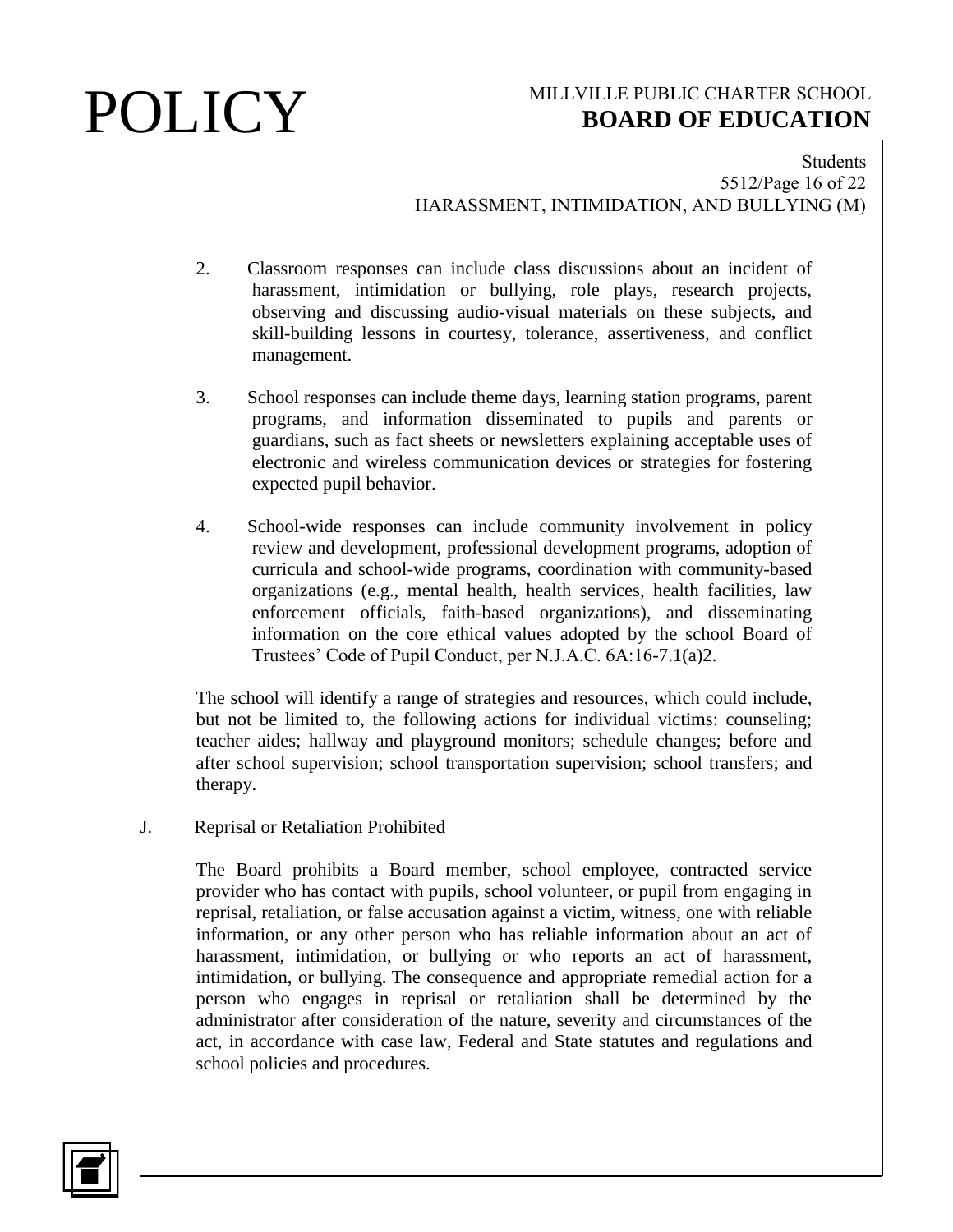### Students 5512/Page 17 of 22 HARASSMENT, INTIMIDATION, AND BULLYING (M)

All suspected acts of reprisal or retaliation will be taken seriously and appropriate responses will be made in accordance with the totality of the circumstances. Examples of consequences and remedial measures for pupils who engage in reprisal or retaliation are listed and described in the Consequences and Appropriate Remedial Actions section of this Policy.

Examples of consequences for a school employee or a contracted service provider who has contact with pupils that engages in reprisal or retaliation may include, but not be limited to: verbal or written reprimand, increment withholding, legal action, disciplinary action, termination, and/or bans from providing services, participating in school-sponsored programs, or being in the school building or on school grounds. Remedial measures may include, but not be limited to: in or outof-school counseling, professional development programs, and work environment modifications.

Examples of consequences for a Board member who engages in reprisal or retaliation may include, but not be limited to: reprimand, legal action, and other action authorized by statute or administrative code. Remedial measures may include, but not be limited to: counseling and professional development.

K. Consequences and Appropriate Remedial Action for False Accusation

The Board prohibits any person from falsely accusing another as a means of retaliation or as a means of harassment, intimidation, or bullying.

- 1. Pupils Consequences and appropriate remedial action for a pupil found to have falsely accused another as a means of harassment, intimidation, or bullying or as a means of retaliation may range from positive behavioral interventions up to and including suspension or expulsion, as permitted under N.J.S.A. 18A:37-1 et seq., Discipline of Pupils and as set forth in N.J.A.C. 6A:16-7.2, Short-term Suspensions, N.J.A.C. 6A:16-7, Longterm Suspensions and N.J.A.C. 6A:16-7.5, Expulsions and those listed and described in the Consequences and Appropriate Remedial Actions section of this Policy.
- 2. School Employees Consequences and appropriate remedial action for a school employee or contracted service provider who has contact with pupils found to have falsely accused another as a means of harassment, intimidation, or bullying or as a means of retaliation could entail discipline in accordance with school policies, procedures, and agreements which may include, but not be limited to: reprimand, suspension, increment

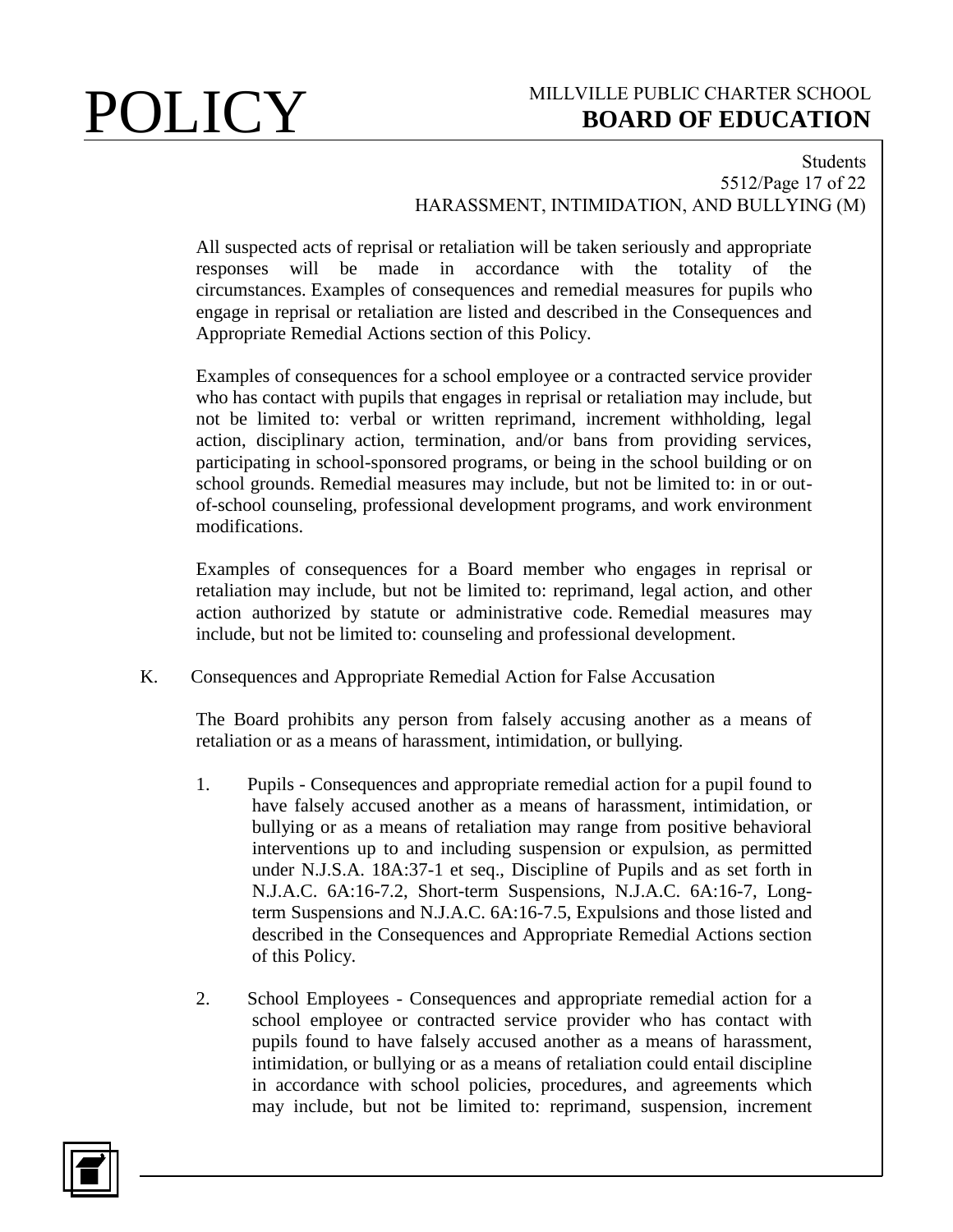### Students 5512/Page 18 of 22 HARASSMENT, INTIMIDATION, AND BULLYING (M)

withholding, termination, and/or bans from providing services, participating in school-sponsored programs, or being in the school building or on school grounds. Remedial measures may include, but not be limited to: in or out-of-school counseling, professional development programs, and work environment modifications.

- 3. Visitors or Volunteers Consequences and appropriate remedial action for a visitor or volunteer found to have falsely accused another as a means of harassment, intimidation, or bullying or as a means of retaliation could be determined by the school administrator after consideration of the nature, severity, and circumstances of the act, including law enforcement reports or other legal actions, removal of building or grounds privileges, or prohibiting contact with pupils or the provision of pupil services. Remedial measures may include, but not be limited to: in or outof-school counseling, professional development programs, and work environment modifications.
- L. Harassment, Intimidation, and Bullying Policy Publication and Dissemination

This Policy will be disseminated annually by the Executive Director to all school employees, contracted service providers who have contact with pupils, school volunteers, pupils, and parents who have children enrolled in the school, along with a statement explaining the Policy applies to all acts of harassment, intimidation, or bullying, pursuant to N.J.S.A. 18A:37-14 that occur on school property, at school-sponsored functions, or on a school bus and, as appropriate, acts that occur off school grounds.

The Executive Director shall ensure that notice of this Policy appears in the pupil handbook and all other publications of the school that set forth the comprehensive rules, procedures, and standards for the school.

The Executive Director shall post a link to the school's Harassment, Intimidation, and Bullying Policy that is prominently displayed on the homepage of the school's website. The school will notify pupils and parents this Harassment, Intimidation, and Bullying Policy is available on the school's website.

The Executive Director shall post the name, school phone number, school address, and school email address of the school Anti-Bullying Coordinator on the home page of the school's website. Each Principal shall post the name, school phone number, address, and school email address of both the Anti-Bullying

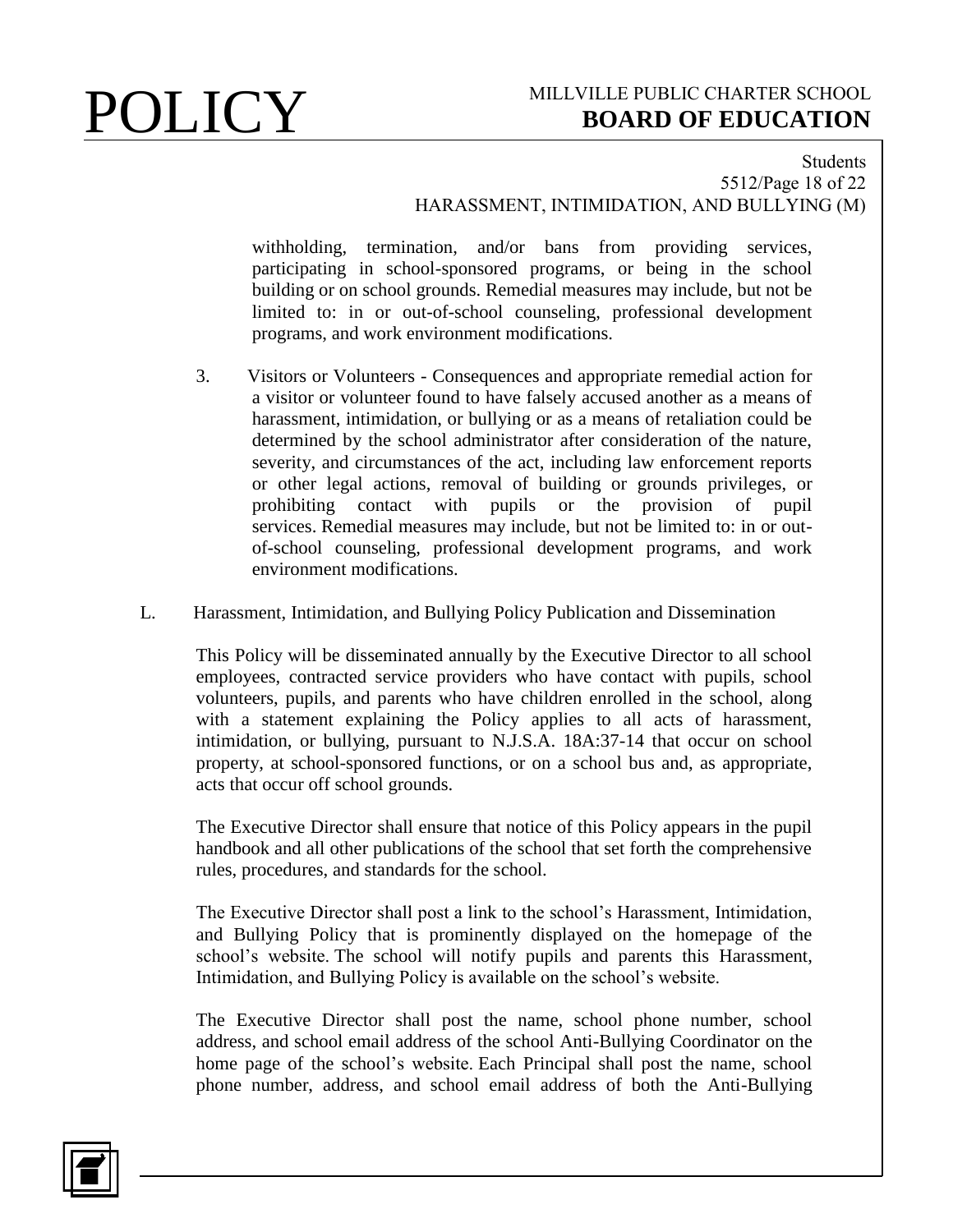## Students 5512/Page 19 of 22 HARASSMENT, INTIMIDATION, AND BULLYING (M)

Specialist and the school Anti-Bullying Coordinator on the home page of the school's website.

## M. Harassment, Intimidation, and Bullying Training and Prevention Programs

The Executive Director and Principal(s) shall provide training on the school's Harassment, Intimidation, and Bullying Policy to current and new school employees, contracted service providers, and volunteers who have significant contact with pupils. The training shall include instruction on preventing bullying on the basis of the protected categories enumerated in N.J.S.A. 18A:37-14 and other distinguishing characteristics that may incite incidents of discrimination, harassment, intimidation, or bullying. The school's employee training program shall include information regarding the school's Policy against harassment, intimidation, or bullying, which shall be provided to full-time and part-time staff members, contracted service providers, and school volunteers who have significant contact with pupils.

Each public school teacher shall be required to complete at least two hours of instruction in harassment, intimidation, and bullying prevention in each professional development period as part of the professional development requirement pursuant to N.J.S.A. 18:37-22.d.

The required two hours of suicide prevention instruction for teaching staff members shall include information on the relationship between the risk of suicide and incidents of harassment, intimidation, or bullying in accordance with the provisions of N.J.S.A. 18A:6-112.

Board members shall be required to complete a training program on harassment, intimidation, and bullying in accordance with the provisions of N.J.S.A. 18A:12- 33.

The school shall provide time during the usual school schedule for the Anti-Bullying Coordinator and the school Anti-Bullying Specialist to participate in harassment, intimidation, and bullying training programs.

A school leader shall complete school leader training that shall include information on the prevention of harassment, intimidation, and bullying as required in N.J.S.A. 18A:26-8.2.

The school shall annually observe a "Week of Respect" beginning with the first Monday in October. In order to recognize the importance of character education,

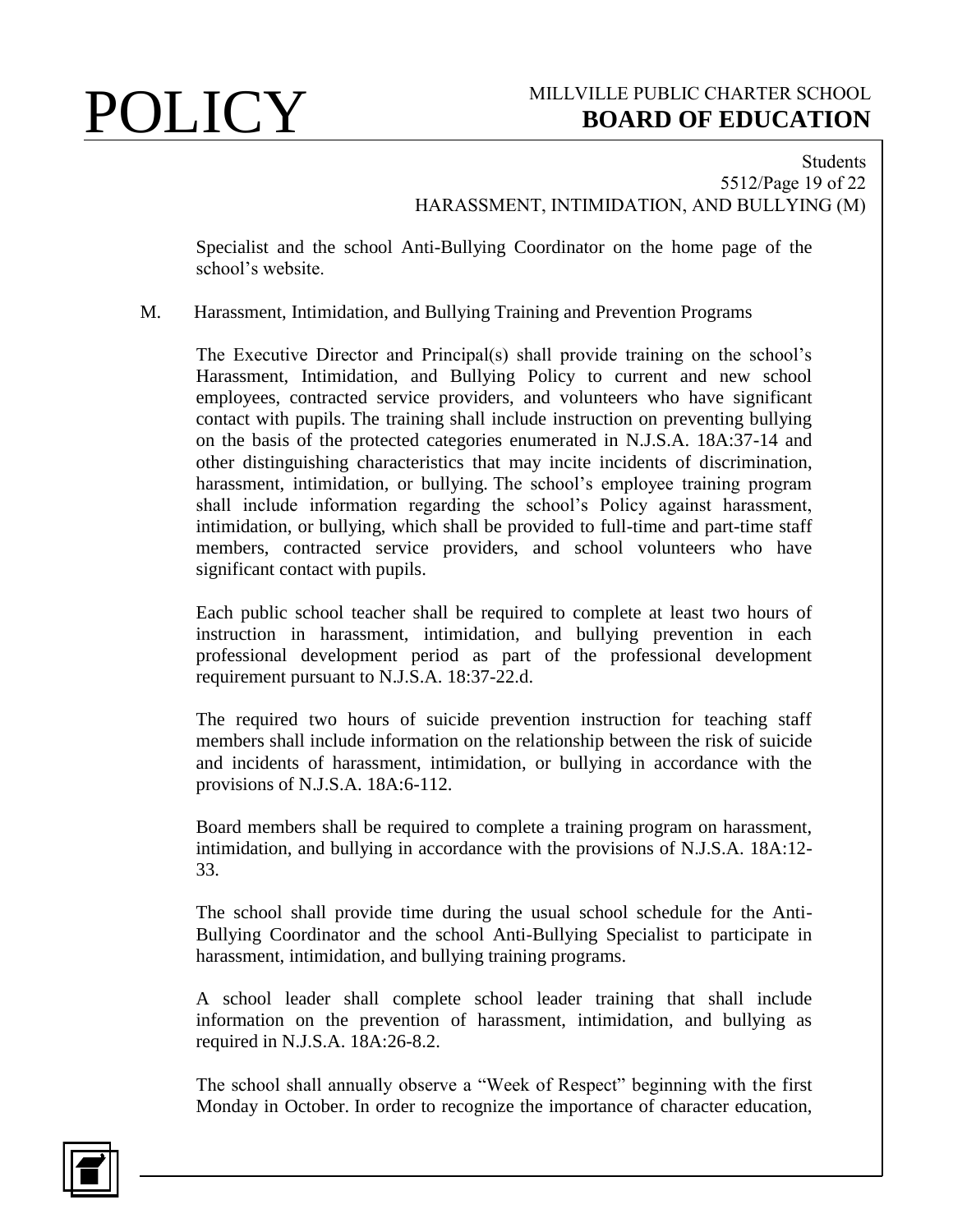### Students 5512/Page 20 of 22 HARASSMENT, INTIMIDATION, AND BULLYING (M)

the school will observe the week by providing age-appropriate instruction focusing on the prevention of harassment, intimidation, and bullying as defined in N.J.S.A. 18A:37-14. Throughout the school year the school will provide ongoing age-appropriate instruction on preventing harassment, intimidation, or bullying, in accordance with the Core Curriculum Content Standards, pursuant to N.J.S.A. 18A:37-29.

The school will annually establish, implement, document, and assess harassment, intimidation, and bullying prevention programs or approaches, and other initiatives in consultation with school staff, pupils, administrators, volunteers, parents or guardians, law enforcement, and community members. The programs or approaches and other initiatives shall be designed to create school-wide conditions to prevent and address harassment, intimidation, and bullying in accordance with the provisions of N.J.S.A. 18A:37-17 et seq.

N. Harassment, Intimidation, and Bullying Policy Reevaluation, Reassessment and Review

The Executive Director shall develop and implement a process for annually discussing the school's Harassment, Intimidation, and Bullying Policy with pupils.

The Executive Director and the Principal(s) shall annually conduct a reevaluation, reassessment, and review of the Harassment, Intimidation, and Bullying Policy, with input from the school's Anti-Bullying Specialists, and recommend revisions and additions to the Policy as well as to harassment, intimidation, and bullying prevention programs and approaches based on the findings from the evaluation, reassessment, and review.

O. Reports to Board of Trustees and New Jersey Department of Education

The Executive Director shall report two times each school year, between September 1 and January 1 and between January 1 and June 30 at a public hearing all acts of harassment, intimidation, and bullying in accordance with the provisions of N.J.S.A. 18A:17-46. The information shall also be reported to the New Jersey Department of Education in accordance with N.J.S.A. 18A:17- 46. The information reported shall be used to grade the school in accordance with the provisions of N.J.S.A. 18A:17-46. The grade received by the school shall be posted on the homepage of the school's website and the school's website in accordance with the provisions of N.J.S.A. 18A:17-46. A link to the report that was submitted by the Executive Director to the Department of Education shall

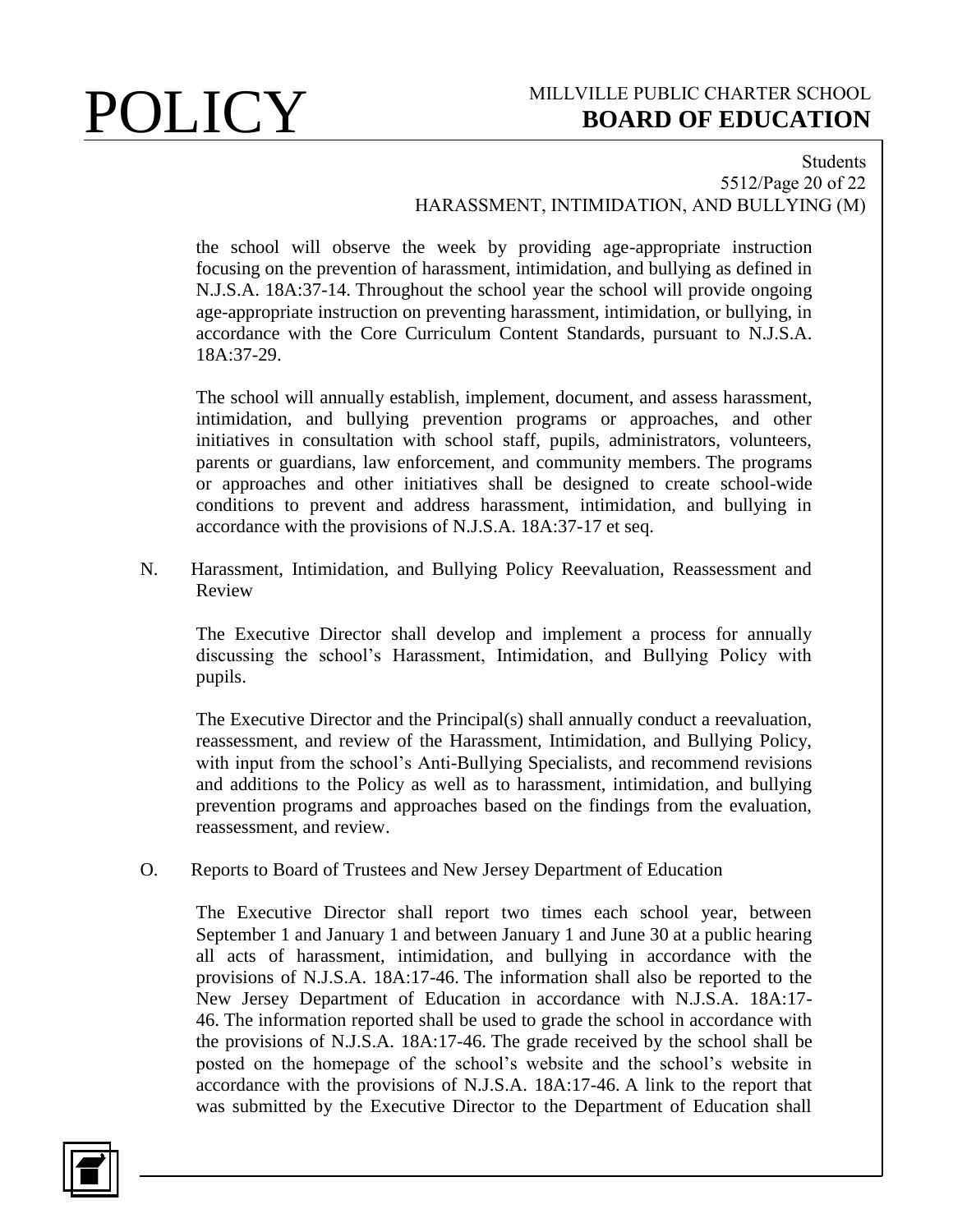## Students 5512/Page 21 of 22 HARASSMENT, INTIMIDATION, AND BULLYING (M)

also be available on the school's website. This information shall be posted on the website within ten days of receipt of the grade for the school.

P. Reports to Law Enforcement

Some acts of harassment, intimidation, and bullying may be bias-related acts and potentially bias crimes and school officials must report to law enforcement officials either serious acts or those which may be part of a larger pattern in accordance with the provisions of the Memorandum of Agreement Between Education and Law Enforcement Officials.

Q. Collective Bargaining Agreements and Individual Contracts

Nothing in N.J.S.A. 18A:37-13.1 et seq. may be construed as affecting the provisions of any collective bargaining agreement or individual contract of employment in effect on the Anti-Bullying Bill of Rights Act's effective date (January 5, 2011). N.J.S.A. 18A:37-30.

The Board of Trustees prohibits the employment of or contracting for school staff positions with individuals whose criminal history record check reveals a record of conviction for a crime of bias intimidation or conspiracy to commit or attempt to commit a crime of bias intimidation.

R. Pupils with Disabilities

Nothing contained in N.J.S.A. 18A:37-13.1 et seq. may alter or reduce the rights of a pupil with a disability with regard to disciplinary actions or to general or special education services and supports. N.J.S.A. 18A:37-32.

The school shall submit all subsequent amended Harassment, Intimidation, and Bullying Policies to the appropriate Executive County Superintendent of Schools within thirty days of Board adoption.

N.J.S.A. 18A:37-13 through 18A:37-32 N.J.A.C. 6A:16-7.1 et seq.; 6A:16-7.9 et seq. Model Policy and Guidance for Prohibiting Harassment, Intimidation, and Bullying on School Property, at School-Sponsored Functions and on School Buses – April 2011

Adopted: September 17, 2018